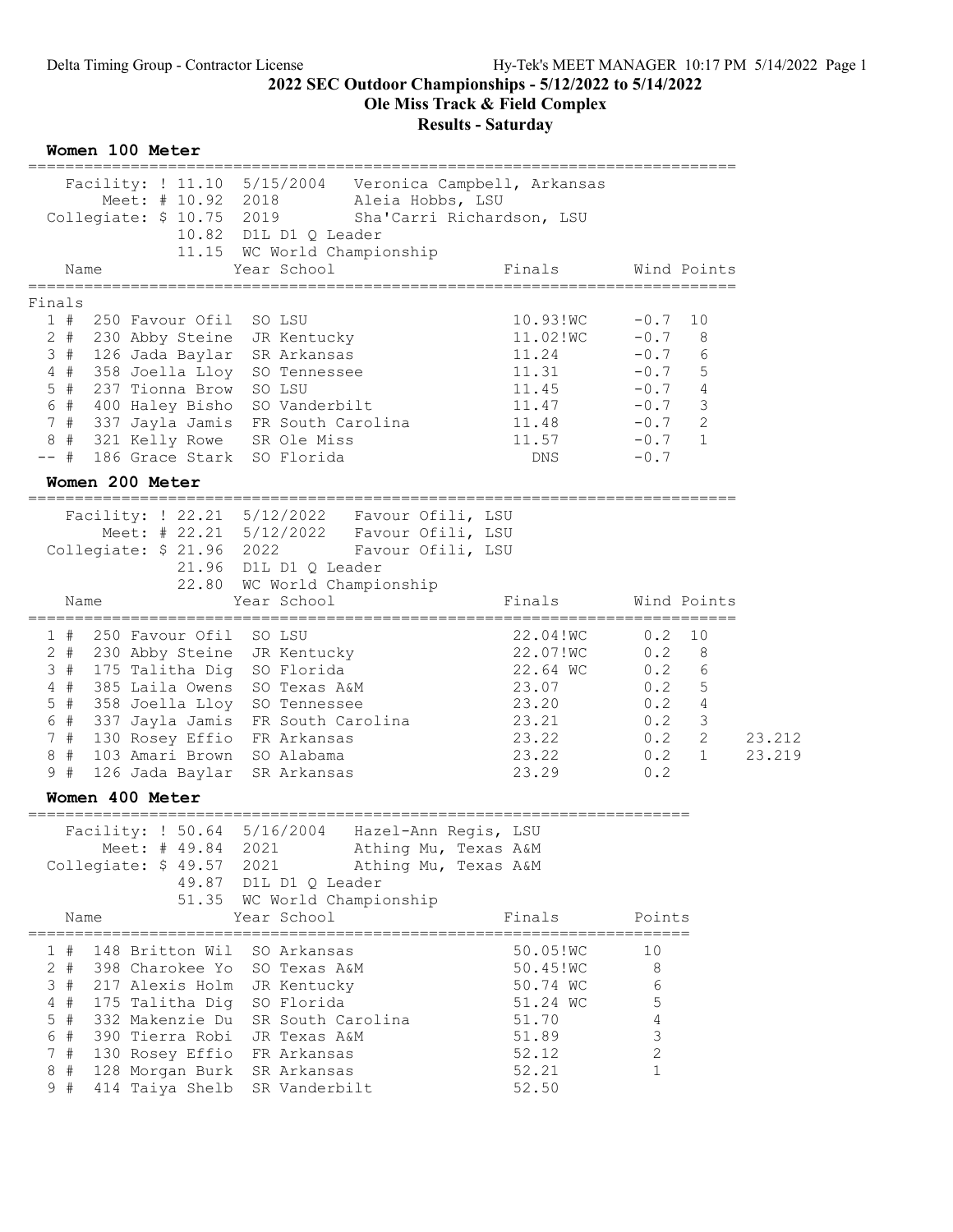Ole Miss Track & Field Complex

| Women 800 Meter                                                                                                                                                                                                                                                                                                                                                                                                                                                                                                                                                                                                                                                                                                      |                                                                         |
|----------------------------------------------------------------------------------------------------------------------------------------------------------------------------------------------------------------------------------------------------------------------------------------------------------------------------------------------------------------------------------------------------------------------------------------------------------------------------------------------------------------------------------------------------------------------------------------------------------------------------------------------------------------------------------------------------------------------|-------------------------------------------------------------------------|
| Facility: ! 2:01.00 5/14/2004 Tiffany McWilliams, MSU<br>Meet: # 2:01.00 2004<br>Tiffany McWilliams, Mississippi St<br>Collegiate: \$ 1:57.73 2021<br>Athing Mu, Texas A&M<br>1:59.50 WC World Championship<br>2:00.98 D1L D1 Q Leader                                                                                                                                                                                                                                                                                                                                                                                                                                                                               |                                                                         |
| Year School<br>Finals<br>Name                                                                                                                                                                                                                                                                                                                                                                                                                                                                                                                                                                                                                                                                                        | Points<br>-------                                                       |
| 2:01.42<br>1#<br>172 Imogen Barr<br>JR Florida<br>2:02.49<br>$2 +$<br>254 Michaela Ro<br>FR LSU<br>2:02.73<br>3<br>#<br>191 Gabrielle W<br>JR Florida<br>247 Katy-Ann Mc<br>JR LSU<br>2:03.09<br>#<br>4<br>#<br>229 Jenna Schwi<br>FR Kentucky<br>2:03.18<br>5<br>6 #<br>SR Auburn<br>170 Presley Wee<br>2:03.50<br>#<br>215 Jenna Geari SR Kentucky<br>$7\phantom{.}$<br>2:03.81<br>#<br>SO Miss State<br>8<br>272 Sydney Stee<br>2:05.05<br>#<br>223 DeAnna Mart<br>9<br>2:06.58<br>SO Kentucky<br>Women 1500 Meter                                                                                                                                                                                                | 10<br>8<br>6<br>5<br>4<br>$\mathcal{S}$<br>$\mathbf{2}$<br>$\mathbf{1}$ |
| Facility: ! 4:09.19 5/16/2004<br>Tiffany McWilliams, MSU<br>Meet: # 4:09.19 2004<br>Tiffany McWilliams, Mississippi St<br>Collegiate: \$ 3:59.90 2009<br>Jenny Barringer, Colorado<br>4:04.20 WC World Championship<br>4:11.00 D1L D1 Q Leader<br>Year School<br>Name<br>Finals                                                                                                                                                                                                                                                                                                                                                                                                                                      | Points                                                                  |
| 4:08.72!<br>326 Sintayehu V SO Ole Miss<br>1#<br>$2 +$<br>133 Lauren Greg<br>$4:09.73$ D1L<br>JR Arkansas<br>247 Katy-Ann Mc<br>4:12.30<br>3#<br>JR LSU<br>#<br>409 Grace Jense<br>SR Vanderbilt<br>4:13.82<br>4<br>$\#$<br>5 <sup>1</sup><br>172 Imogen Barr<br>JR Florida<br>4:14.79<br>6<br>#<br>101 Flomena Ase<br>4:15.38<br>SO Alabama<br>$\#$<br>$7^{\circ}$<br>216 Tori Herman<br>FR Kentucky<br>4:16.11<br>$\#$<br>327 Loral Winn<br>8<br>SO Ole Miss<br>4:16.32<br>$\#$<br>9<br>215 Jenna Geari<br>SR Kentucky<br>4:18.94<br>10 #<br>253 Lorena Rang<br>4:19.95<br>SO LSU<br>$11$ #<br>132 Krissy Gear<br>SR Arkansas<br>4:28.05<br>$12 +$<br>195 Anna Marian<br>JR Georgia<br>4:41.21<br>Women 5000 Meter | 10<br>8<br>6<br>5<br>$\overline{4}$<br>$\mathsf 3$<br>$\mathbf{2}$<br>1 |
| 4/8/2022<br>Facility: ! 15:52.95<br>Tori Herman, Kentucky<br>Meet: # 15:45.32<br>2021<br>Mercy Chelangat, Alabama<br>Collegiate: $$15:07.64$<br>2009<br>Jenny Barringer, Colorado<br>15:10.00 WC World Championship<br>15:14.61<br>D1L D1 Q Leader<br>Year School<br>Finals<br>Name                                                                                                                                                                                                                                                                                                                                                                                                                                  | Points                                                                  |
| 1#<br>104 Mercy Chela<br>15:22.99#<br>JR Alabama<br>$2 +$<br>188 Parker Valb<br>15:32.41#<br>FR Florida<br>15:39.04#<br>3<br>$_{\rm \#}$<br>133 Lauren Greg<br>JR Arkansas<br>$_{\rm \#}$<br>145 Isabel Van<br>SO Arkansas<br>15:51.71!<br>4<br>5<br>$\#$<br>SO Ole Miss<br>15:56.86<br>326 Sintayehu V<br>6<br>$\#$<br>15:59.62<br>162 Joyce Kimel<br>SR Auburn<br>7#<br>135 Logan Jolly<br>SR Arkansas<br>16:06.00                                                                                                                                                                                                                                                                                                 | 10<br>8<br>6<br>5<br>4<br>3<br>$\overline{2}$                           |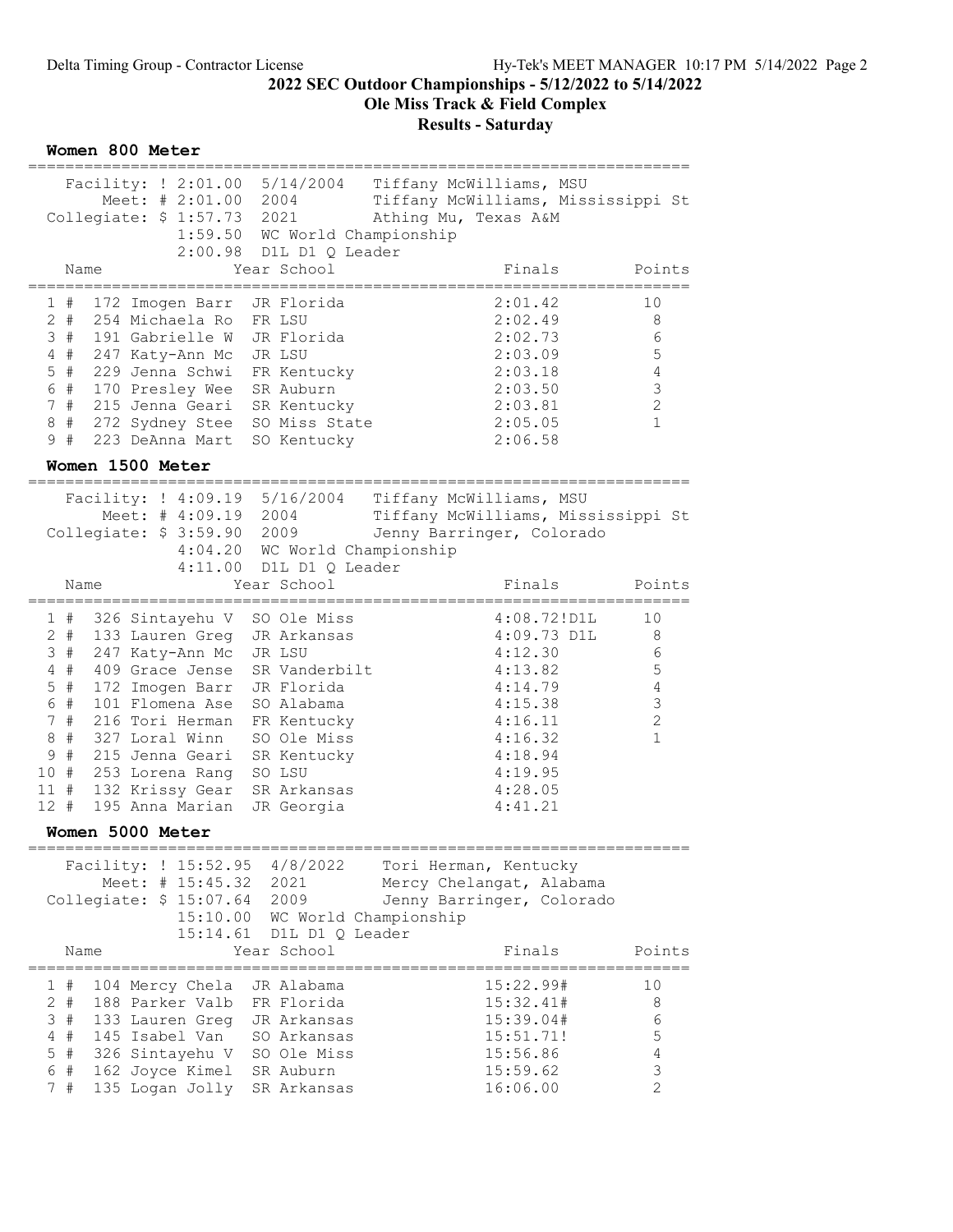Ole Miss Track & Field Complex

|                    |             | Women 5000 Meter                   |  |                              |                   |   |
|--------------------|-------------|------------------------------------|--|------------------------------|-------------------|---|
|                    | 8 #         | 121 Amaris Tyyn                    |  | SO Alabama                   | 16:07.12          | 1 |
|                    | 9#          | 216 Tori Herman                    |  | FR Kentucky                  | 16:26.37          |   |
| 10#                |             | 101 Flomena Ase                    |  | SO Alabama                   | 16:28.15          |   |
| $11$ #             |             | 143 Sydney Thor                    |  | FR Arkansas                  | 16:31.53          |   |
| 12#                |             | 406 Caroline Ec                    |  | JR Vanderbilt                | 16:42.30          |   |
| 13#                |             | 386 Grace Plain                    |  | JR Texas A&M                 | 16:50.48          |   |
| 14#                |             | 410 Niki Naraya                    |  | JR Vanderbilt                | 16:55.66          |   |
| 15#                |             | 220 Kaitlyn Lac                    |  | JR Kentucky                  | 16:59.62          |   |
| 16 #               |             | 376 Julia Black                    |  |                              | 17:04.69          |   |
| 17#                |             | 383 Maddie Livi                    |  | JR Texas A&M<br>FR Texas A&M | 17:06.39          |   |
| 18 #               |             | 391 Abbey Santo                    |  | JR Texas A&M                 | 17:13.64          |   |
| 19 #               |             | 256 Alicia Stam                    |  | SR LSU                       | 17:14.24          |   |
| 20#                |             | 275 Isabelle Ch                    |  | SO Missouri                  | 17:14.80          |   |
| 21#                |             | 288 Allison New                    |  | FR Missouri                  | 17:24.58          |   |
| $22 +$             |             | 331 Hope Domini                    |  | FR South Carolina            | 17:32.74          |   |
| 23#                |             | 292 McKenna Rev                    |  | SO Missouri                  | 17:33.21          |   |
| $24 +$             |             | 245 Doria Marti                    |  | JR LSU                       | 17:37.17          |   |
| $25 +$             |             | 166 Sara Pacer                     |  | SO Auburn                    | 17:45.87          |   |
| 26#                |             | 243 Callie Hard                    |  | FR LSU                       | 17:49.91          |   |
| 27#                |             | 167 Hallie Port                    |  | FR Auburn                    | 18:28.88          |   |
| $--$ #             |             | 241 Sara Funder                    |  | SR LSU                       | DNF               |   |
| $--$ #             |             | 417 Haley Walke                    |  | SR Vanderbilt                | DNF               |   |
| $--$ #             |             | 401 Joslin Blai                    |  | SO Vanderbilt                | DNF               |   |
| $--$ #             |             | 407 Cameron Faw                    |  | FR Vanderbilt                | DNF               |   |
| $--$ #             |             | 413 Julia Rosen                    |  | FR Vanderbilt                | DNF               |   |
| $--$ #             |             | 371 Callie Tuck                    |  | FR Tennessee                 | DNF               |   |
| $--$ #             |             | 209 Perri Bockr                    |  | JR Kentucky                  | DNF               |   |
| $--$ #             |             | 291 Mikayla Ree                    |  | JR Missouri                  | DNF               |   |
| $--$ #             |             | 409 Grace Jense                    |  | SR Vanderbilt                | DNF               |   |
| $--$ #             |             | 351 Kayla Ghola                    |  | FR Tennessee                 | <b>DNS</b>        |   |
| $---$ #            |             | 349 Brooke Dixo                    |  | FR Tennessee                 | DNS               |   |
| $--$ #             |             | 353 Olivia Jank                    |  | JR Tennessee                 | DNS               |   |
| $--- +$            |             | 380 Annie Fulle                    |  | SR Texas A&M                 | DNS               |   |
| $--- +$<br>$---$ # |             | 350 Jasmine Feh<br>418 McKenzie Ya |  | JR Tennessee                 | <b>DNS</b>        |   |
| $---$ #            |             |                                    |  | SR Vanderbilt                | <b>DNS</b>        |   |
| $--$ #             |             | 365 Sydney Seym<br>185 Vasileia Sp |  | JR Tennessee<br>SO Florida   | <b>DNS</b><br>DNS |   |
| $--$ #             |             | 140 Carmie Prin                    |  | FR Arkansas                  | DNS               |   |
| $--$ #             |             | 215 Jenna Geari                    |  | SR Kentucky                  | DNS               |   |
| $---$ #            |             |                                    |  | 184 Pamela O'Br JR Florida   | DNS               |   |
|                    | #           | 111 Elka Machan                    |  | SO Alabama                   | DNS               |   |
|                    | $\#$        | 105 Kaylie Crew                    |  | FR Alabama                   | DNS               |   |
|                    | $\#$        | 146 Adoette Vau                    |  | SO Arkansas                  | DNS               |   |
|                    | #           | 327 Loral Winn                     |  | SO Ole Miss                  | DNS               |   |
|                    | $\#$        | 324 Kristel van                    |  | SR Ole Miss                  | <b>DNS</b>        |   |
|                    | $_{\rm \#}$ | 368 Rachel Sutl                    |  | FR Tennessee                 | DNS               |   |
|                    | #           | 370 Katie Thron                    |  | JR Tennessee                 | DNS               |   |
|                    | $_{\rm \#}$ | 293 Reilly Revo                    |  | JR Missouri                  | <b>DNS</b>        |   |
|                    | $\#$        | 285 Melissa Men                    |  | SR Missouri                  | DNS               |   |
|                    | $_{\rm \#}$ | 286 Ginger Murn                    |  | SO Missouri                  | DNS               |   |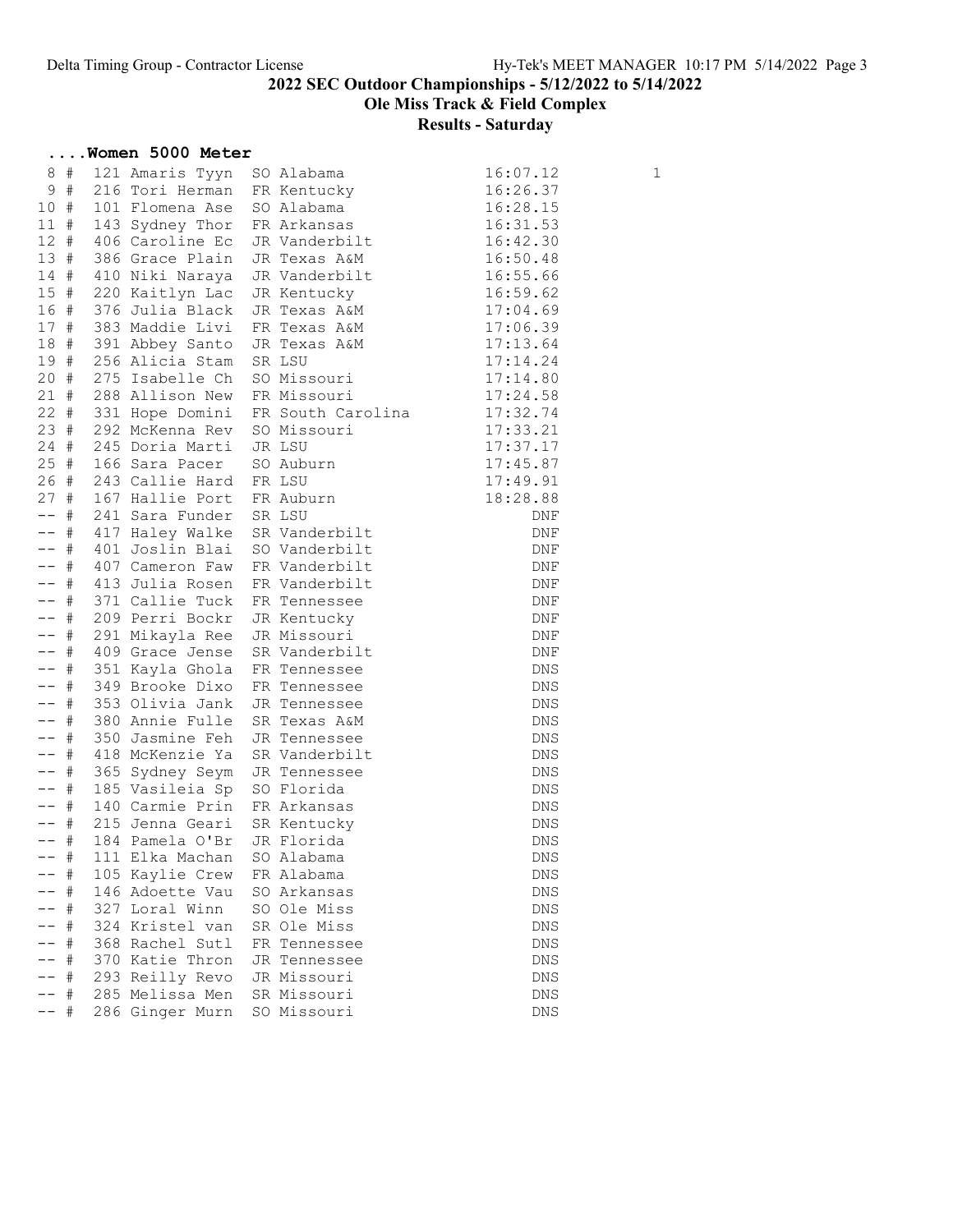Ole Miss Track & Field Complex

#### Results - Saturday

| Women 100 Meter Hurdles |  |  |
|-------------------------|--|--|
|-------------------------|--|--|

| ----------------                                                                                                                                                                                                                                                                                    |                                                                                                                                                                |                                                                                       |                                                                                                             |
|-----------------------------------------------------------------------------------------------------------------------------------------------------------------------------------------------------------------------------------------------------------------------------------------------------|----------------------------------------------------------------------------------------------------------------------------------------------------------------|---------------------------------------------------------------------------------------|-------------------------------------------------------------------------------------------------------------|
| Collegiate: \$ 12.39 2013                                                                                                                                                                                                                                                                           | Facility: ! 12.83 5/16/2004    Lolo Jones, LSU<br>12.33 D1L D1 Q Leader                                                                                        | Meet: # 12.40 2018 Jasmine Camacho-Quinn, Kentucky<br>Brianna Rollins-McNeal, Clemson |                                                                                                             |
| Name                                                                                                                                                                                                                                                                                                | 12.84 WC World Championship<br>Year School                                                                                                                     | Finals                                                                                | Wind Points<br>-------------------                                                                          |
| 1#<br>234 Alia Armstr<br>2 # 389 Kaylah Robi SR Texas A&M<br>3 # 228 Masai Russe<br>4 # 137 Yoveinny Mo<br>5 # 342 Destinee Ro SR South Carolina<br>6 # 262 Rosealee Co SO Miss State<br>7 # 190 Sasha Wells SR Florida<br>8 # 397 Deshae Wise SR Texas A&M<br>$--$ #<br>186 Grace Stark SO Florida | SO LSU<br>JR Kentucky<br>JR Arkansas                                                                                                                           | 12.46 WC<br>12.60 WC<br>12.78 WC<br>13.06<br>13.15<br>13.33<br>13.75<br>17.02<br>DNF  | 2.1<br>10<br>2.1<br>8<br>2.1 6<br>2.1<br>5<br>$2.1$ 4<br>3<br>2.1<br>2<br>2.1<br>2.1<br>$\mathbf{1}$<br>2.1 |
| Women 400 Meter Hurdles                                                                                                                                                                                                                                                                             |                                                                                                                                                                |                                                                                       |                                                                                                             |
| Collegiate: \$52.75 2018 Sydney McLaughlin, Kentucky                                                                                                                                                                                                                                                | Facility: ! 54.23 5/12/2022 Britton Wilson, Arkansas<br>Meet: # 52.75 2018 Sydney McLaughlin, Kentucky<br>54.23 D1L D1 Q Leader<br>54.23 WC World Championship |                                                                                       |                                                                                                             |
| Name                                                                                                                                                                                                                                                                                                | Year School                                                                                                                                                    | Finals                                                                                | Points                                                                                                      |
| 1 # 148 Britton Wil SO Arkansas<br>2 # 176 Anna Hall SO Florida<br>3 # 228 Masai Russe JR Kentucky<br>4#<br>397 Deshae Wise<br>#<br>5<br>189 Vanessa Wat<br>6 #<br>336 Rachel Glen<br>7#<br>363 Kyla Robins<br>159 Asia Jinks SR Auburn<br>#<br>8<br>257 Garriel Whi FR LSU<br>9#                   | SR Texas A&M<br>SO Florida<br>SO South Carolina<br>SO Tennessee                                                                                                | 53.75!D1L<br>55.36<br>55.44<br>55.99<br>56.84<br>57.09<br>58.12<br>58.25<br>58.88     | 10<br>8<br>6<br>5<br>4<br>3<br>$\overline{c}$<br>1                                                          |
| Women 4x100 Meter Relay                                                                                                                                                                                                                                                                             |                                                                                                                                                                |                                                                                       |                                                                                                             |

======================================================================= Facility: ! 43.15 5/16/2004 , LSU Meet: # 42.05 2018 LSU, LSU Brisco, Johnson, Martin, Hobbs Collegiate: \$ 42.05 2018 LSU, LSU Brisco, Johnson, Misher, Hobbs 42.37 D1L D1 Q Leader School **Finals** Points Points Points Points Points Points Points Points Points Points Points Points Points Points Points Points Points Points Points Points Points Points Points Points Points Points Points Points Points Poi ======================================================================= 1 LSU 10 2 2 39! 10 1) #234 Alia Armstrong SO 2) #250 Favour Ofili SO 3) #237 Tionna Brown SO 4) #239 Thelma Davies SO 2 Kentucky 42.63! 8 1) #208 Shadajah Ballard SO 2) #230 Abby Steiner JR 3) #228 Masai Russell JR 4) #211 Karimah Davis JR 3 Texas A&M 43.38 6 1) #384 Jania Martin JR 2) #385 Laila Owens SO

3) #389 Kaylah Robinson SR 4) #382 Rachel Hall JR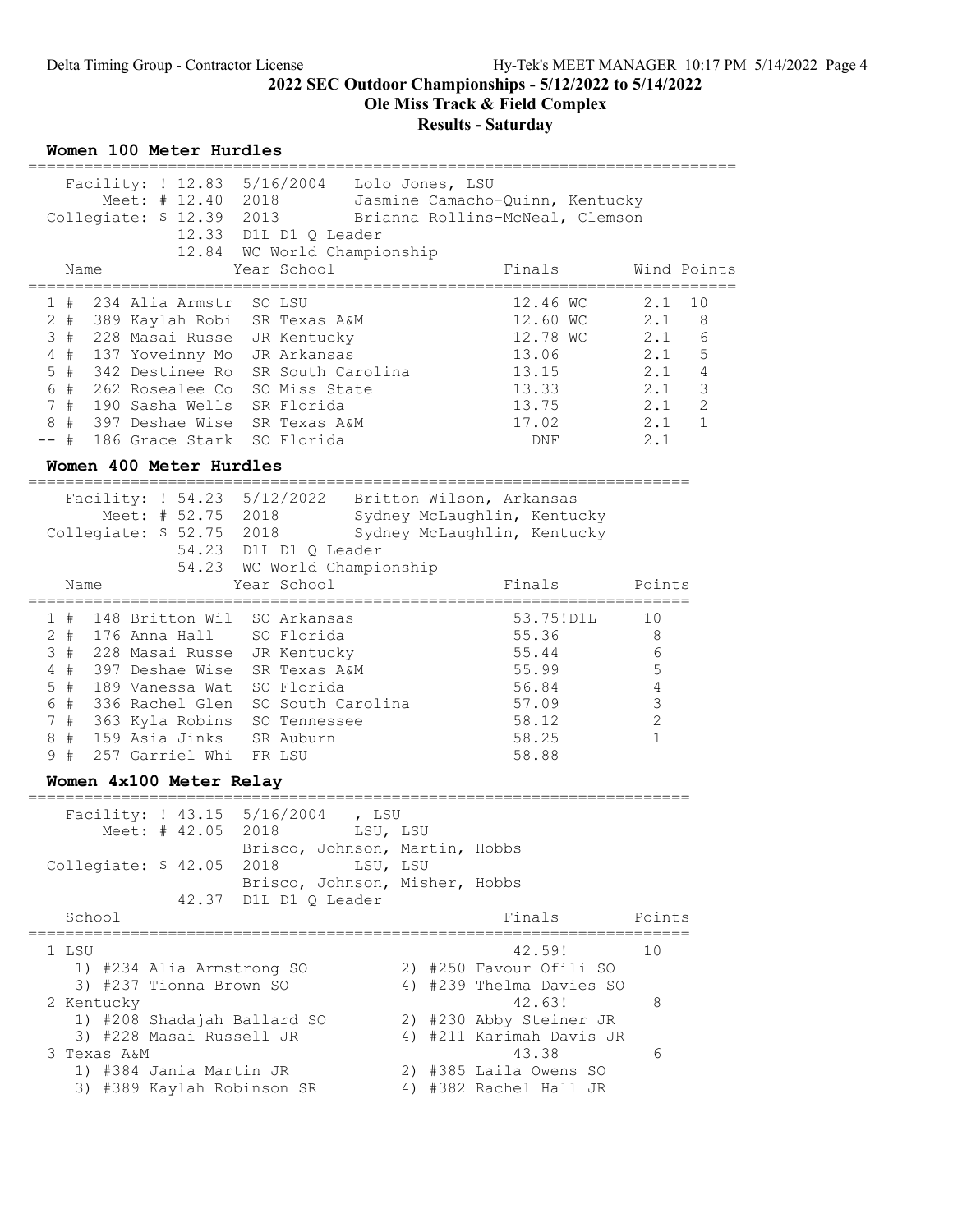### Ole Miss Track & Field Complex

#### Results - Saturday

|           |              | Women 4x100 Meter Relay     |    |                                |   |                |
|-----------|--------------|-----------------------------|----|--------------------------------|---|----------------|
|           | 4 Ole Miss   |                             |    | 43.60                          | 5 |                |
|           |              | 1) #328 Olivia Womack SO    |    | 2) #302 Ariyonna Augustine JR  |   |                |
|           |              | 3) #308 Jayda Eckford SR    |    | 4) #321 Kelly Rowe SR          |   |                |
| 5 Alabama |              |                             |    | 44.22                          | 4 |                |
|           |              | 1) #102 Na'Taja Ballard FR  |    | 2) #103 Amari Brown SO         |   |                |
|           |              | 3) #120 Ayla Stanisclaus SO |    | 4) #114 Amarachukwu Obi SO     |   |                |
|           | 6 Vanderbilt |                             |    | 45.17                          |   |                |
|           |              | 1) #408 Madison Fuller JR   |    | 2) #400 Haley Bishop SO        |   |                |
|           |              | 3) #399 Nicole Anderson SO  |    | 4) #414 Taiya Shelby SR        |   |                |
| 7 Auburn  |              |                             |    | 45.58                          |   |                |
|           |              | 1) #152 Tylar Colbert JR    |    | 2) #154 Aalliyah Francis FR    |   |                |
|           |              | 3) #169 Zatoria Thompson SO |    | 4) #149 Niya Benton-Andrews SO |   |                |
|           |              | -- South Carolina           |    | DO                             |   | Rule $15-9(f)$ |
|           |              | 1) #337 Jayla Jamison FR    |    | 2) #332 Makenzie Dunmore SR    |   |                |
|           |              | 3) #333 Angel Frank SO      | 4) | #334 Tierra Frasier FR         |   |                |

#### Women 4x400 Meter Relay

======================================================================= Facility: ! 3:27.04 5/16/2004 , LSU Meet: # 3:25.99 2018 Kentucky, Kentucky Ross, Camacho-Quinn, McLaughlin, Clarke Collegiate: \$ 3:22.34 2021 Texas A&M, Texas A&M Robinson-Jones, Young, Reed, Mu 3:22.94 D1L D1 Q Leader School **Finals** Points Points Points Points Points Points Points Points Points Points Points Points Points Points Points Points Points Points Points Points Points Points Points Points Points Points Points Points Points Poi ======================================================================= 1 Kentucky 3:21.93\$D1L 10 1) #211 Karimah Davis JR 2) #225 Dajour Miles SO 3) #230 Abby Steiner JR 4) #217 Alexis Holmes JR 2 Texas A&M 3:22.01\$D1L 8 1) #390 Tierra Robinson-Jones JR 2) #384 Jania Martin JR 3) #385 Laila Owens SO 4) #398 Charokee Young SO 3 Arkansas 3:22.55#D1L 6 1) #128 Morgan Burks Magee SR 2) #130 Rosey Effiong FR 3) #126 Jada Baylark SR 4) #148 Britton Wilson SO 4 South Carolina 3:25.45# 5 1) #330 Stephanie Davis SR 2) #332 Makenzie Dunmore SR 3) #333 Angel Frank SO 4) #341 Jahnile Registre FR 5 Florida 3:26.85! 4 1) #182 Taylor Manson SR 2) #181 Sterling Lester JR 3) #171 Doneisha Anderson JR 4) #175 Talitha Diggs SO 6 Alabama 3:28.85 3 1) #113 Christal Mosley JR 2) #114 Amarachukwu Obi SO 3) #103 Amari Brown SO 4) #102 Na'Taja Ballard FR 7 Tennessee 3:36.63 2 1) #360 Uchechi Nwogwugwu JR 2) #362 Allison Rand JR 3) #363 Kyla Robinson-Hubbard SO 4) #361 Mia O'Neil FR 8 Auburn 3:37.11 1 1) #159 Asia Jinks SR 2) #152 Tylar Colbert JR 3) #153 Jennifer Dietrich SR 4) #154 Aalliyah Francis FR 9 Vanderbilt 3:44.43 1) #408 Madison Fuller JR 2) #400 Haley Bishop SO 3) #399 Nicole Anderson SO 4) #402 Kaira Brown JR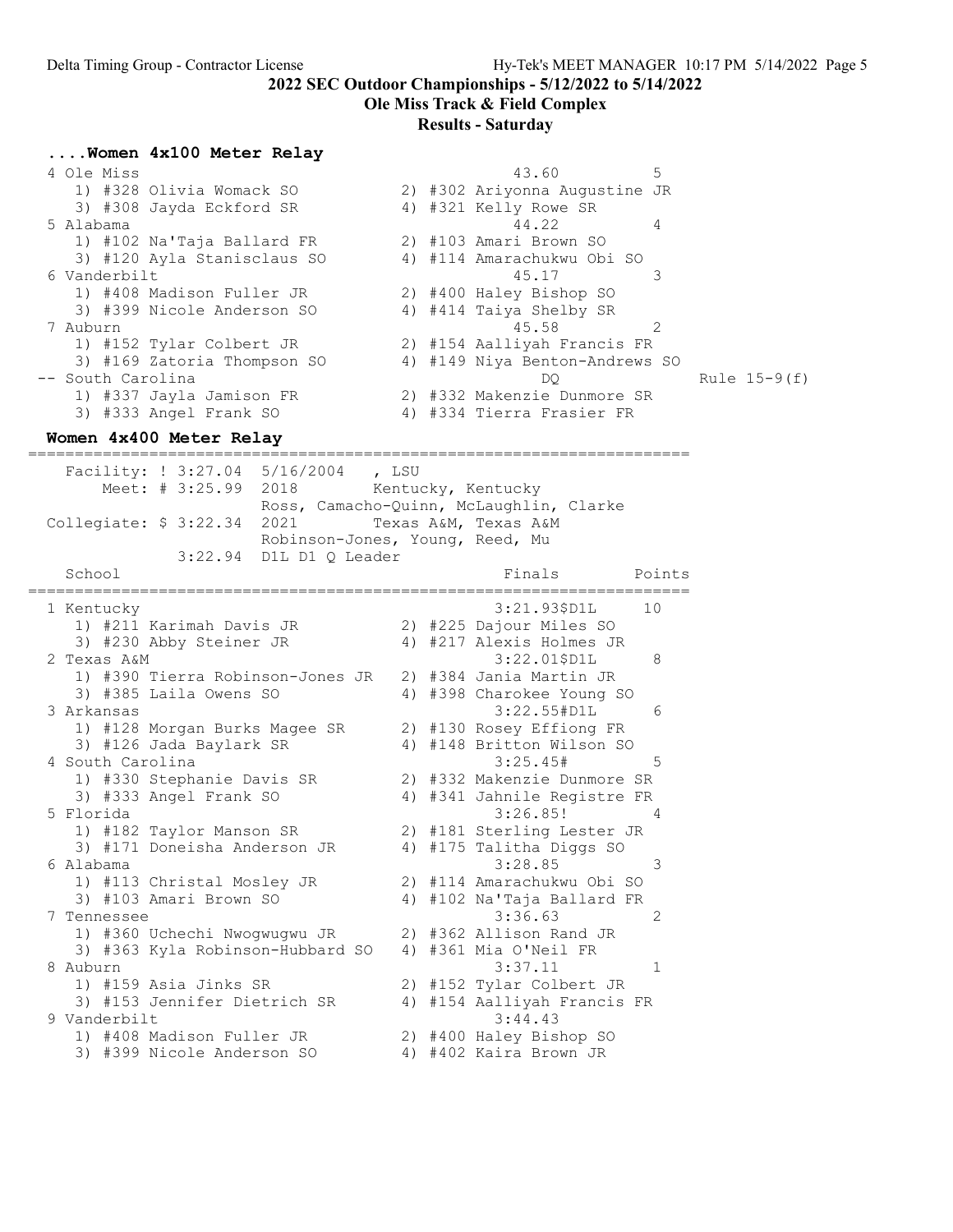Ole Miss Track & Field Complex

#### Results - Saturday

#### Women Pole Vault

================================================================================= Prog: 3.90-4.05-4.15-4.20-4.25-4.30 +5cm No five alive Facility: ! 4.41m 4/9/2001 Kellie Suttle, Bell Athletics Meet: # 4.72m 2015 Sandi Morris, Arkansas Collegiate: \$ 4.73m 2019 Olivia Gruver, Washington 4.70m WC World Championship 4.65m D1L D1 Q Leader Name The Year School Finals Points ================================================================================= 1 # 131 Amanda Fass SO Arkansas 4.50m! 14-09.00 10 3.90 4.05 4.15 4.20 4.25 4.30 4.35 4.40 4.45 4.50 --- 0 --- 0 0 XX- 0 0 --- XXO<br>242 Lisa Gunnar SR LSU 4.45m! 14-07.25 8 2 # 242 Lisa Gunnar SR LSU 3.90 4.05 4.15 4.20 4.25 4.30 4.35 4.40 4.45 4.50 --- --- --- XXO --- XO O O O XXX<br>3 # 319 Lyndsey Ree SO Ole Miss 4.30m 14-01.25 3 # 319 Lyndsey Ree SO Ole Miss 4.30m 14-01.25 6 3.90 4.05 4.15 4.20 4.25 4.30 4.35 4.40 --- O XO --- XO XO X-- XX 4 # 125 Kaitlyn Ban SO Arkansas 4.20m 13-09.25 5 3.90 4.05 4.15 4.20 4.25 O XO O XO XXX 5 # 315 Samara McCo SO Ole Miss 4.20m 13-09.25 4 3.90 4.05 4.15 4.20 4.25 O XO XO XO XXX<br>6 # 134 Mackenzie H SO Arkansas 4.20m 13-09.25 3 3.90 4.05 4.15 4.20 4.25 O O XO XXO XXX<br>7 # 231 Siobhan Sze JR Kentucky 4.15m 13-07.25 2 3.90 4.05 4.15 4.20 O XO O XXX 8 # 373 Heather Aba FR Texas A&M 4.15m 13-07.25 1 3.90 4.05 4.15 4.20 O XO XO XXX<br>9 # 147 Elien Vekem SO Arkansas 4.05m 13-03.50 3.90 4.05 4.15 4.20 --- O --- XXX 10 # 318 Elizabeth N JR Ole Miss 4.05m 13-03.50 3.90 4.05 4.15 XXO O XXX 11 # 265 Maddy Kish JR Miss State 4.05m 13-03.50 3.90 4.05 4.15 XO XO XXX 12 # 136 Bailee McCo JR Arkansas 4.05m 13-03.50 3.90 4.05 4.15 O XXO XXX 13 # 163 Lexie Leinn SO Auburn 3.90m 12-09.50 3.90 4.05 O XXX 14 # 266 Peyton Mick SR Miss State 3.90m 12-09.50 3.90 4.05 XO XXX -- # 347 Sara Borton FR Tennessee NH 3.90 4.05 --- XXX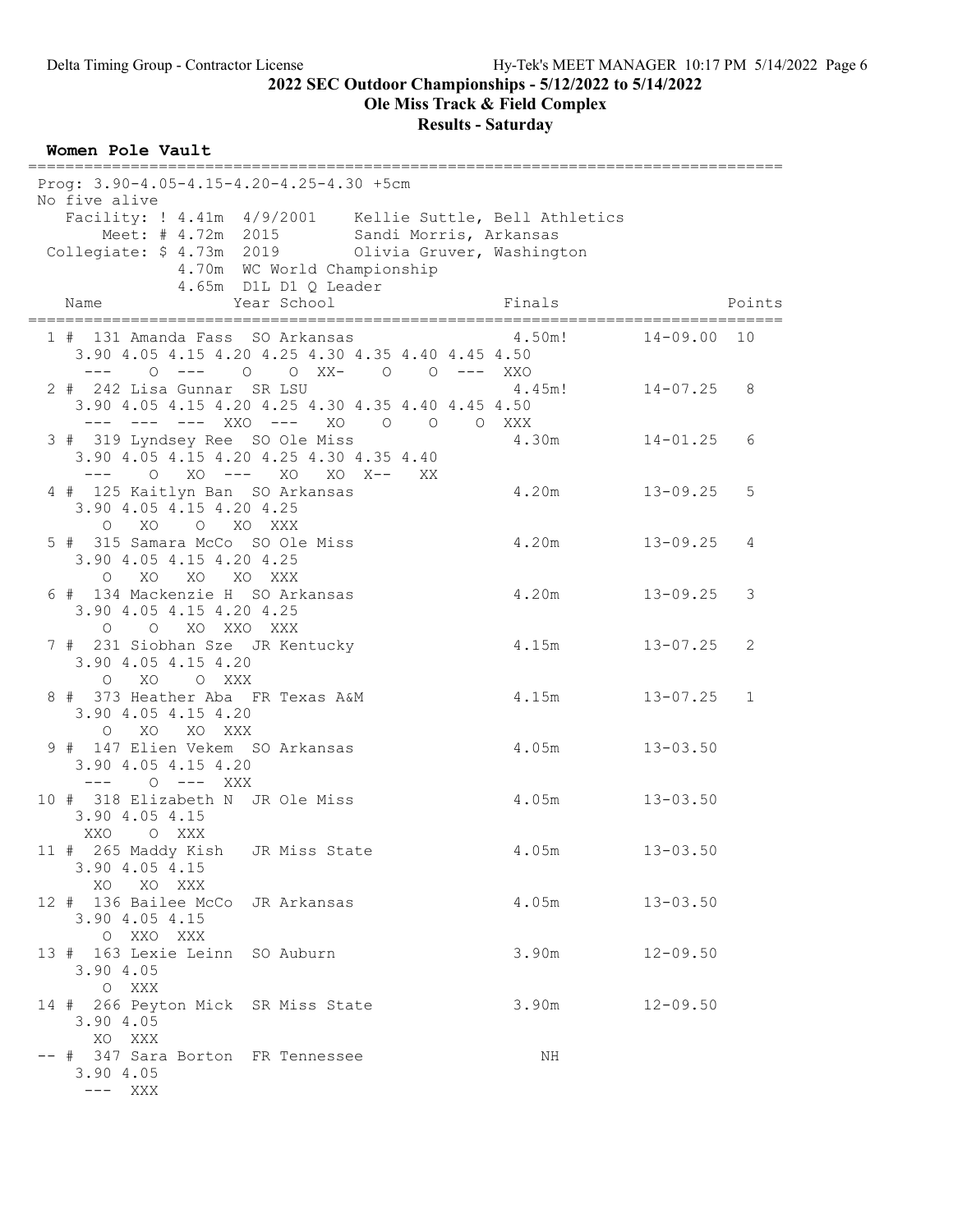## Ole Miss Track & Field Complex

Results - Saturday

| Women Pole Vault                                        |     |
|---------------------------------------------------------|-----|
| -- # 356 Natalie Lar FR Tennessee<br>3.90 4.05          | NH  |
| --- XXX                                                 |     |
| -- # 364 Sarah Schmi FR Tennessee<br>3.90<br>XXX        | NH  |
| -- # 412 Laine Rober SO Vanderbilt<br>3.90              | ΝH  |
| XXX<br>-- # 405 Kaitlyn Deu JR Vanderbilt<br>3.90       | ΝH  |
| XXX<br>-- # 116 Taylor Pick SR Alabama<br>3.90          | ΝH  |
| XXX<br>-- # 263 Emma Hunt JR Miss State<br>3.90         | ΝH  |
| XXX<br>-- # 305 Alex Brooks SO Ole Miss<br>3.90         | ΝH  |
| XXX<br>-- # 227 Payton Phil FR Kentucky<br>3.90         | ΝH  |
| XXX<br>-- # 156 Rhiannon He FR Auburn<br>3.90           | ΝH  |
| XXX<br>-- # 122 Riley White JR Alabama<br>3.90          | ΝH  |
| XXX<br>-- # 118 Alexis Rick FR Alabama<br>3.90          | ΝH  |
| XXX<br>-- # 354 Hannah Jefc SR Tennessee<br>3.90<br>DNS | DNS |

### Women Triple Jump

|      | Top 9 plus ties advance to the Final                                                |                              |                                                                                           |           |  |
|------|-------------------------------------------------------------------------------------|------------------------------|-------------------------------------------------------------------------------------------|-----------|--|
|      | Facility: ! 13.46m 5/16/2004 Gallimore/Pharr, AUB/ALA                               |                              |                                                                                           |           |  |
|      | Meet: # 14.62m 2018 Keturah Orji, Georgia                                           |                              |                                                                                           |           |  |
|      | Collegiate: \$ 14.62m 2018 Keturah Orji, Georgia                                    |                              |                                                                                           |           |  |
|      |                                                                                     | 14.32m WC World Championship |                                                                                           |           |  |
|      |                                                                                     | 14.18m D1L D1 O Leader       |                                                                                           |           |  |
| Name |                                                                                     | Year School                  | Finals Wind                                                                               | H# Points |  |
|      | 1 # 183 Jasmine Moo SO Florida                                                      |                              | 14.46m WC 2.5 47-05.25 2 10                                                               |           |  |
|      | $14.06m(-0.8)$ X $14.46m(2.5)$ X $13.97m(1.8)$ $13.89m(-0.0)$                       |                              |                                                                                           |           |  |
|      | 2 # 177 Natricia Ho SR Florida                                                      |                              | 13.74m! 1.7 45-01.00 2 8                                                                  |           |  |
| X    | $13.43m(1.4)$ $13.74m(1.7)$ X $13.32m(0.6)$ $13.40m(1.2)$                           |                              |                                                                                           |           |  |
|      | 3 # 205 Titiana Mar JR Georgia                                                      |                              | $13.60m$ $2.9$ $44-07.50$ $2$ 6                                                           |           |  |
|      | $13.01$ m (-0.0) X $13.22$ m (1.0) $12.41$ m (-0.3) $13.46$ m (2.1) $13.60$ m (2.9) |                              |                                                                                           |           |  |
|      | 4 # 283 Mara Haeusl SO Missouri                                                     |                              | $13.32m$ $2.3$ $43-08.50$ 1 5                                                             |           |  |
| X    |                                                                                     |                              | $12.58$ m $(2.2)$ $13.32$ m $(2.3)$ $12.85$ m $(0.7)$ $13.03$ m $(0.2)$ $13.18$ m $(2.9)$ |           |  |
|      |                                                                                     |                              |                                                                                           |           |  |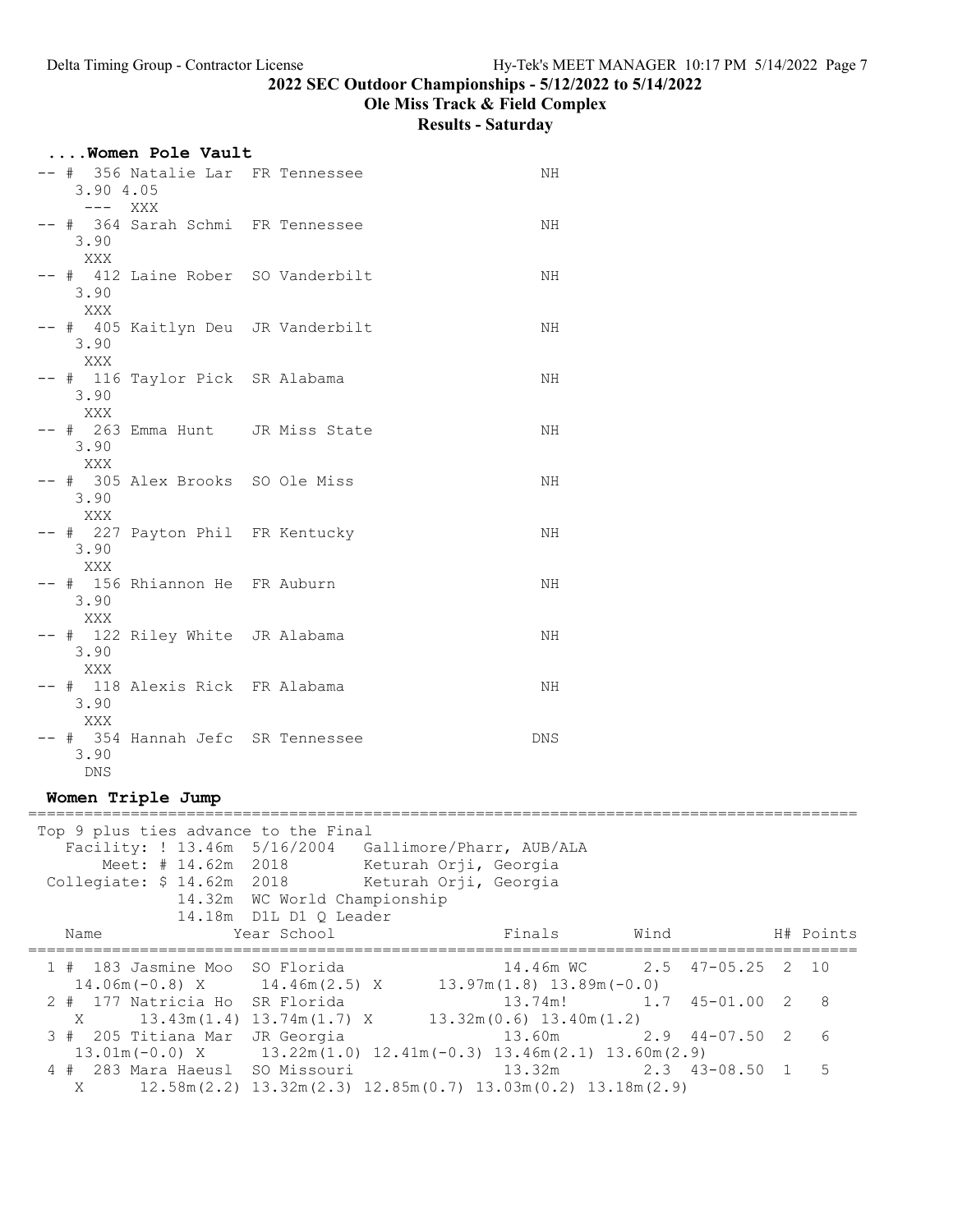Ole Miss Track & Field Complex

## Results - Saturday

### ....Women Triple Jump

| 5 # 280 Arianna Fis JR Missouri<br>$13.26m(1.1)$ $13.12m(1.4)$ X $13.29m(0.6)$ $13.18m(+0.0)$ $12.88m(1.6)$              |                                             |                                                           | 13.29m 0.6 43-07.25 2       |     |                  |              | $\overline{4}$ |
|--------------------------------------------------------------------------------------------------------------------------|---------------------------------------------|-----------------------------------------------------------|-----------------------------|-----|------------------|--------------|----------------|
| 6 # 295 Mirieli San SO Missouri 13.22m<br>X X 12.70m (0.5) 12.30m (2.0) X 13.22m (0.9)                                   |                                             |                                                           |                             |     | $0.9$ 43-04.50 2 |              | $\mathcal{E}$  |
| 7 # 274 Euphenie An FR Missouri                                                                                          |                                             |                                                           | 12.89m 2.0 42-03.50 2       |     |                  |              | 2              |
| $12.65m(1.5)$ $12.89m(2.0)$ $12.82m(1.5)$ $12.53m(0.6)$ $12.15m(1.0)$ $12.37m(2.3)$                                      |                                             |                                                           |                             |     |                  |              | $\mathbf{1}$   |
| $X \sim$                                                                                                                 |                                             | $12.78m(2.0)$ $12.77m(1.0)$ $12.62m(1.8)$ $12.66m(1.5)$ - |                             |     |                  |              |                |
| 9 # 269 Asia Poe SR Miss State 12.67m 1.9 41-07.00 2<br>$X$ 12.67m(1.9) 12.58m(2.4) 12.40m(2.6) 12.30m(-0.6) 12.63m(2.5) |                                             |                                                           |                             |     |                  |              |                |
| 10 # 236 Serena Bold SO LSU                                                                                              |                                             |                                                           | 12.59m 0.4 41-03.75 2       |     |                  |              |                |
| $12.06m(1.1)$ X $12.59m(0.4)$                                                                                            |                                             |                                                           | 12.56m 2.2 41-02.50 2       |     |                  |              |                |
| 11 # 173 Alissa Brax SO Florida<br>$12.56m(2.2)$ $12.10m(1.0)$ $12.24m(-0.2)$                                            |                                             |                                                           |                             |     |                  |              |                |
| 12 # 248 Kyndal McKn SR LSU                                                                                              |                                             |                                                           | 12.45m   1.0   40-10.25   2 |     |                  |              |                |
| $12.27m(1.1)$ $12.28m(2.7)$ $12.45m(1.0)$<br>13 # 372 Mikele Vick FR Tennessee                                           |                                             |                                                           | 12.27m 2.1 40-03.25 1       |     |                  |              |                |
| $12.27m(2.1)$ $12.22m(0.7)$ $11.38m(2.6)$                                                                                |                                             |                                                           |                             |     |                  |              |                |
| 14 # 168 Essence Tho SR Auburn<br>$12.23m(-0.0) X$ X                                                                     |                                             |                                                           | 12.23m                      | NWI | $40 - 01.50$ 1   |              |                |
| 15 # 343 Shaianne Si JR South Carolina                                                                                   |                                             |                                                           | 11.83m 2.7 38-09.75 1       |     |                  |              |                |
| $11.54m(0.6)$ $11.83m(2.7)$ X<br>16 # 316 Kyla McLaur SO Ole Miss                                                        |                                             |                                                           | 11.61m 0.8 38-01.25 1       |     |                  |              |                |
|                                                                                                                          |                                             |                                                           |                             |     |                  |              |                |
| -- # 218 Kendall Jor FR Kentucky<br>X X<br>$\mathbf{X}$                                                                  |                                             |                                                           | FOUL                        |     |                  | 1            |                |
| -- # 144 Alexis Torn SO Arkansas<br>X X<br>$\mathbf{X}$                                                                  |                                             |                                                           | FOUL                        |     |                  | 1            |                |
| -- # 255 Morgan Smal SO LSU                                                                                              |                                             |                                                           | FOUL                        |     |                  | 1            |                |
| $X$ $X$ $X$<br>-- # 369 Charisma Ta JR Tennessee                                                                         |                                             |                                                           | <b>DNS</b>                  | NWI |                  | 2            |                |
| -- # 213 Sophie Gall FR Kentucky                                                                                         |                                             |                                                           | <b>DNS</b>                  | NWI |                  | $\mathbf{1}$ |                |
| Women Discus                                                                                                             |                                             |                                                           |                             |     |                  |              |                |
| Top 9 plus ties advance to the Final                                                                                     |                                             |                                                           |                             |     |                  |              |                |
| Facility: ! 57.95m 3/31/2012  Jeneva McCall, Southern Illinois                                                           |                                             |                                                           |                             |     |                  |              |                |
| Meet: # 64.52m 2015 Shelbi Vaughn, Texas A&M<br>Collegiate: \$ 67.48m 1981 Meg Ritchie, Arizona                          |                                             |                                                           |                             |     |                  |              |                |
|                                                                                                                          | 64.75m D1L D1 Q Leader                      |                                                           |                             |     |                  |              |                |
| Name                                                                                                                     | 63.50m WC World Championship<br>Year School |                                                           | Finals                      |     |                  | H# Points    |                |
|                                                                                                                          |                                             |                                                           |                             |     |                  | ========     |                |
| 1 # 158 Maura Huwal SO Auburn<br>53.12m 54.35m X X X 56.21m                                                              |                                             |                                                           | 56.21m                      |     | $184 - 05$ 2     | 10           |                |
| 2 # 304 Tedreauna B SR Ole Miss<br>52.15m 54.30m X X 51.95m 54.36m                                                       |                                             |                                                           | 54.36m                      |     | $178 - 04$<br>2  | 8            |                |
| 3 # 307 Jalani Davi JR Ole Miss                                                                                          |                                             |                                                           | 53.75m                      |     | $176 - 04$<br>2  | 6            |                |
| 53.44m X X 53.75m X X<br>4 # 244 Amber Hart SR LSU                                                                       |                                             |                                                           | 53.74m                      |     | $176 - 04$ 2     | 5            |                |
| X X 53.74m X X X                                                                                                         |                                             |                                                           |                             |     |                  |              |                |

 5 # 270 Jhordyn Sta SO Miss State 52.75m 173-01 2 4 X X 49.18m X 50.77m 52.75m 6 # 411 Divine Olad SR Vanderbilt 52.20m 171-03 2 3 51.84m 51.43m X 49.14m X 52.20m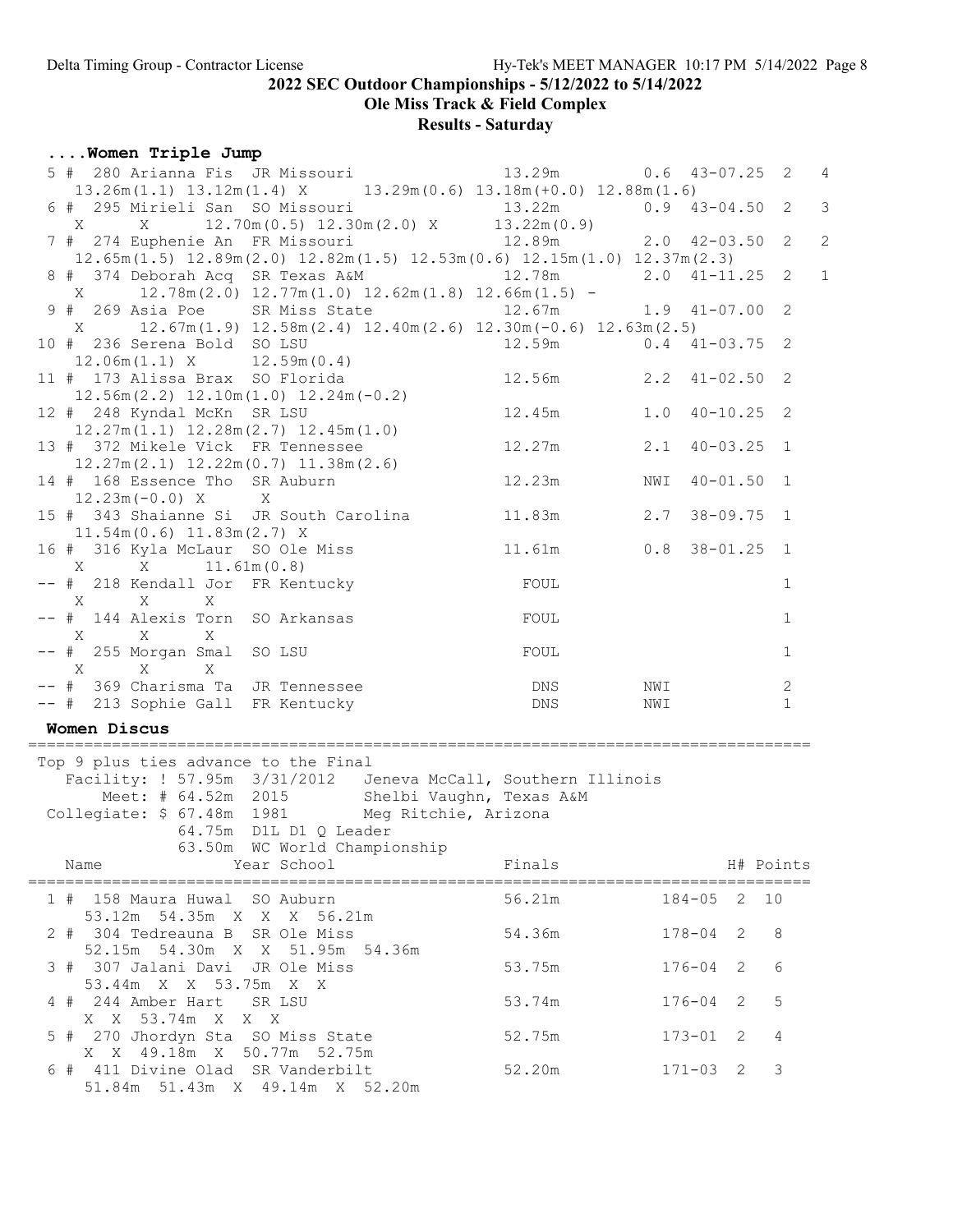Ole Miss Track & Field Complex

#### Results - Saturday

| Women Discus                                                                            |                                      |        |                |  |
|-----------------------------------------------------------------------------------------|--------------------------------------|--------|----------------|--|
| 7 # 221 Molly Leppe SR Kentucky                                                         |                                      | 51.56m | $169 - 02$ 2 2 |  |
| 48.79m  49.36m  51.56m  X  X  X<br>8 # 150 Jocelynn Bu SO Auburn                        |                                      | 51.29m | $168 - 03$ 1 1 |  |
| 9 # 178 Thea Jensen SO Florida                                                          | 51.29m 47.73m 50.88m 48.11m 50.67m X | 50.15m | $164 - 06$ 1   |  |
| 50.15m X 50.04m 46.12m X X<br>10 # 201 Julia Haris JR Georgia<br>48.75m  46.72m  48.50m |                                      | 48.75m | 159-11 1       |  |
| 11 # 212 Areti Filip FR Kentucky<br>X 46.05m 48.40m                                     |                                      | 48.40m | 158-09 2       |  |
| 12 # 317 Jasmine Mit JR Ole Miss<br>X 48.33m X                                          |                                      | 48.33m | $158 - 07$ 1   |  |
| 13 # 202 Elsie Igber FR Georgia<br>47.74m X 46.96m                                      |                                      | 47.74m | $156 - 07$ 2   |  |
| 14 # 294 Sophia Rive JR Missouri<br>44.75m 46.48m X                                     |                                      | 46.48m | $152 - 06$ 1   |  |
| 15 # 306 Deborah Bul SR Ole Miss<br>45.79m X 45.43m                                     |                                      | 45.79m | $150 - 03$ 1   |  |
| 16 # 290 Emily Offen SO Missouri<br>45.74m X X                                          |                                      | 45.74m | $150 - 01$ 1   |  |
| 17 # 394 Alyssa Thom FR Texas A&M<br>37.83m X 39.44m                                    |                                      | 39.44m | $129 - 05$ 1   |  |
| Men 100 Meter                                                                           |                                      |        |                |  |

============================================================================ Facility: ! 9.96 4/23/2011 Michael Rodgers Meet: # 9.93 2008 Richard Thompson, LSU Collegiate: \$ 9.82 2017 Christian Coleman, Tennessee 9.79 D1L D1 Q Leader 10.05 WC World Championship Name Year School Finals Wind Points ============================================================================ 1 # 786 Favour Ashe FR Tennessee 10.04 WC 0.6 10<br>
2 # 611 Dedrick Van SR Florida 10.10 0.6 8 2 # 611 Dedrick Van SR Florida 10.10 0.6 8 3 # 659 Dorian Came JR LSU 10.11 0.6 6 4 # 615 Matthew Bol SO Georgia 10.13 0.6 5 5 # 677 Godson Oghe FR LSU 10.16 0.6 4 6 # 564 Dante Brown JR Auburn 10.20 0.6 3 7 # 813 Devon Achan SO Texas A&M 10.25 0.6 2 8 # 830 Ryan Martin SO Texas A&M 10.27 0.6 1 9 # 639 Rodney Heat FR Kentucky 10.29 0.6 Men 200 Meter ============================================================================ Facility: ! 20.24 5/12/2022 Matthew Boling, Georgia Meet: # 19.82 2021 Terrance Laird, LSU Collegiate: \$ 19.69 2007 Walter Dix, Florida State 19.92 D1L D1 Q Leader 20.24 WC World Championship Name Extern Women Year School Finals Wind Points ============================================================================ 1 # 615 Matthew Bol SO Georgia<br>2 # 592 Joseph Fahn SO Florida<br>3 # 659 Dorian Came JR LSU 2 # 592 Joseph Fahn SO Florida 20.13!WC 0.3 8 3 # 659 Dorian Came JR LSU 20.43 0.3 6 4 # 775 Evan Miller JR South Carolina 20.46 0.3 5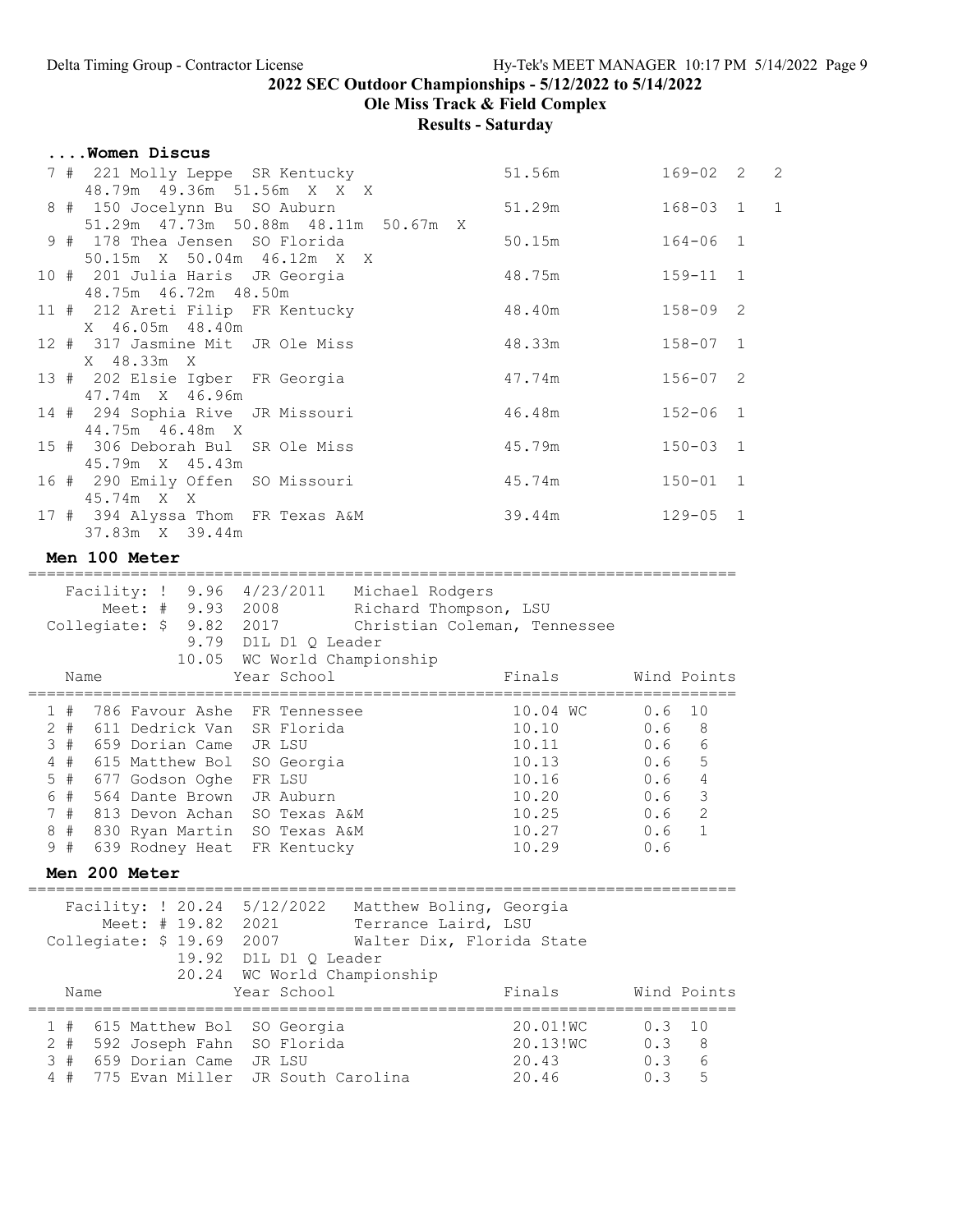Ole Miss Track & Field Complex

# Results - Saturday

#### ....Men 200 Meter

| 5 # 514 Demetrius J JR Alabama  | 20.48 | 0.34          |
|---------------------------------|-------|---------------|
| 6 # 524 Tarsis Orog FR Alabama  | 20.54 | $0.3 \quad 3$ |
| 7 # 643 Lance Lang SO Kentucky  | 20.59 | 0.32          |
| 8 # 560 Connor Wash FR Arkansas | 20.60 | $0.3 \quad 1$ |
| 9 # 649 Jacob Smith JR Kentucky | 20.82 | 0.3           |

### Men 400 Meter

| Facility: ! 45.16 5/16/2004 Kelly Willie, LSU<br>Meet: # 44.09 2017   |                                                      | Fred Kerley, Texas A&M                                 |              |
|-----------------------------------------------------------------------|------------------------------------------------------|--------------------------------------------------------|--------------|
| Collegiate: \$ 43.61 2018                                             |                                                      | Michael Norman, Southern California                    |              |
|                                                                       | 44.61 D1L D1 Q Leader<br>44.90 WC World Championship |                                                        |              |
| Name                                                                  | Year School                                          | Finals                                                 | Points       |
| 585 Champion Al<br>1#                                                 | JR Florida                                           | 44.74!WC                                               | 10           |
| 2#<br>623 Elija Godwi                                                 | JR Georgia                                           | 44.81!WC                                               | 8            |
| 3#<br>604 Jacory Patt JR Florida                                      |                                                      | 45.12!                                                 | 6            |
| 4#<br>815 Emmanuel Ba                                                 | FR Texas A&M                                         | 45.23                                                  | $\mathsf S$  |
| $5$ #<br>613 Ryan Willie                                              | SO Florida                                           | 45.69                                                  | 4            |
| 6 #<br>653 Dwight St H<br>7#<br>637 Brian Faust                       | SR Kentucky<br>JR Kentucky                           | 45.98<br>46.10                                         | 3<br>2       |
| 8#<br>512 Leander For                                                 | JR Alabama                                           | 46.41                                                  | $\mathbf{1}$ |
| 9#<br>837 Ashton Schw                                                 | FR Texas A&M                                         | 46.62                                                  |              |
| Men 800 Meter                                                         |                                                      |                                                        |              |
|                                                                       |                                                      |                                                        |              |
| Facility: ! 1:46.20 5/12/2022                                         |                                                      | Sam Whitmarsh, Texas A&M                               |              |
| Meet: # 1:44.76 2019<br>Collegiate: \$ 1:43.25 2018                   |                                                      | Devin Dixon, Texas A&M                                 |              |
|                                                                       | 1:43.69 D1L D1 Q Leader                              | Michael Saruni, UTEP                                   |              |
|                                                                       | 1:45.20 WC World Championship                        |                                                        |              |
| Name                                                                  | Year School                                          | Finals                                                 | Points       |
|                                                                       |                                                      |                                                        |              |
| 1#<br>683 Navasky And                                                 | JR Miss State                                        | 1:45.89!                                               | 10           |
| $2 +$<br>840 Sam Whitmar                                              | FR Texas A&M                                         | 1:46.09!                                               | 8<br>6       |
| 3#<br>629 Clayborn Pe JR Georgia<br>4#<br>743 Baylor Fran JR Ole Miss |                                                      | 1:46.71<br>1:46.83                                     | $\mathsf S$  |
| $5$ #<br>553 Leroy Russe SO Arkansas                                  |                                                      | 1:47.39                                                | 4            |
| 6#<br>831 Brandon Mil SO Texas A&M                                    |                                                      | 1:47.69                                                | 3            |
| 7#<br>711 Christopher JR Missouri                                     |                                                      | 1:47.71                                                | 2            |
| 8#<br>587 Sam Austin FR Florida                                       |                                                      | 1:47.87                                                | $\mathbf{1}$ |
| 9#<br>518 Jacob Lamb                                                  | JR Alabama                                           | 1:47.98                                                |              |
| Men 1500 Meter                                                        |                                                      |                                                        |              |
|                                                                       |                                                      | Facility: ! 3:36.53 4/10/2021 Waleed Suliman, Ole Miss |              |
| Meet: # 3:36.60 2021                                                  |                                                      | Eliud Kipsang, Alabama                                 |              |
| Collegiate: \$ 3:33.74 2022                                           |                                                      | Eliud Kipsang, Alabama                                 |              |
|                                                                       | 3:33.74 D1L D1 Q Leader                              |                                                        |              |
|                                                                       | 3:35.00 WC World Championship                        |                                                        |              |
| Name                                                                  | Year School                                          | Finals                                                 | Points       |
| 1#<br>744 Mario Garci                                                 | JR Ole Miss                                          | 3:36.91                                                | 10           |

2 # 517 Eliud Kipsa SO Alabama 3:39.09 8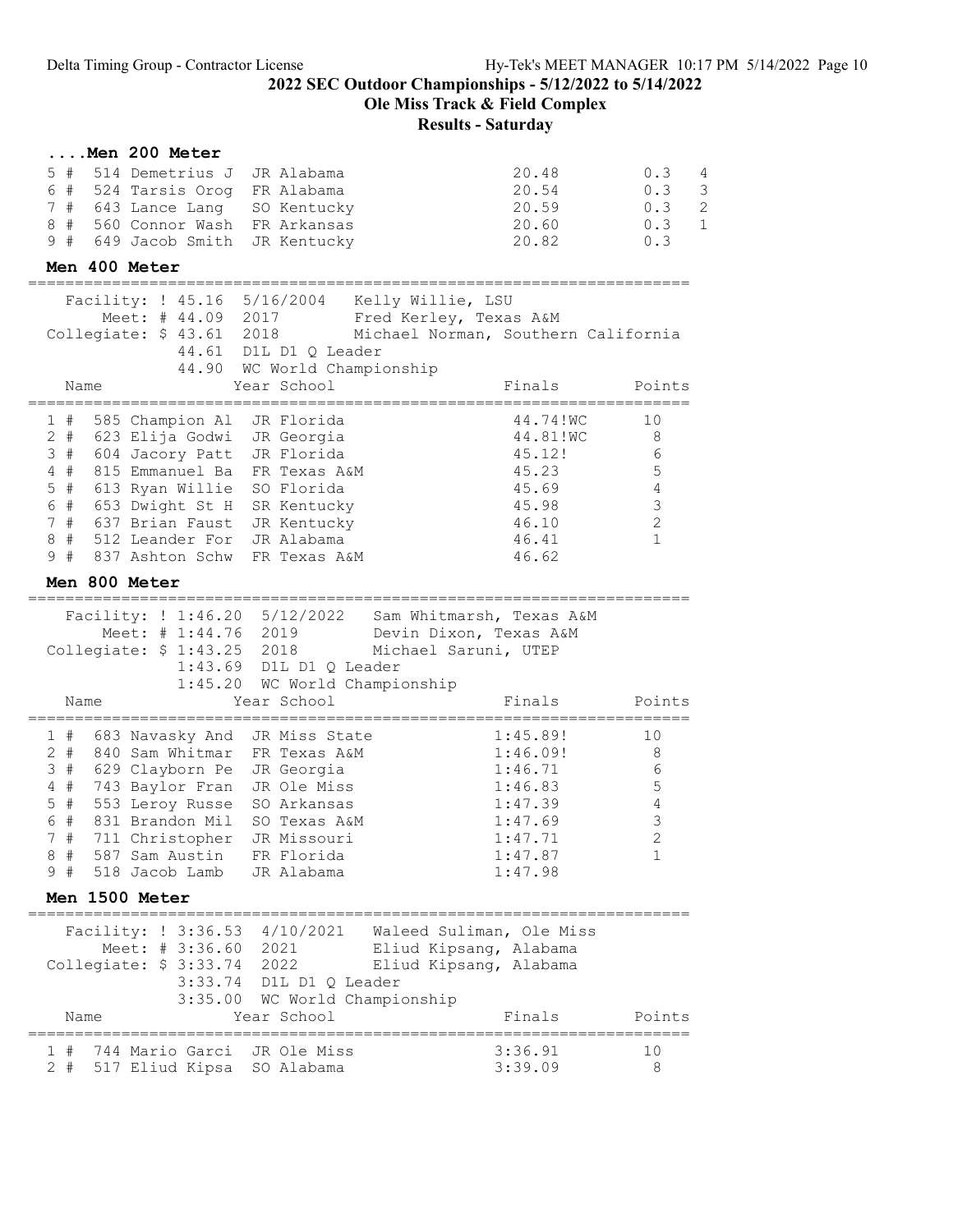#### Ole Miss Track & Field Complex

|             |      | $\ldots$ . Men 1500 Meter                                |                                |                                                          |                |
|-------------|------|----------------------------------------------------------|--------------------------------|----------------------------------------------------------|----------------|
| 3#          |      | 540 Amon Kemboi                                          | SR Arkansas                    | 3:39.93                                                  | 6              |
| $4$ #       |      | 725 Martin Prod JR Missouri                              |                                | 3:40.42                                                  | 5              |
| $5$ #       |      | 736 Shane Brack JR Ole Miss                              |                                | 3:41.43                                                  | $\sqrt{4}$     |
| 6 #         |      | 573 Ryan Kinnan SO Auburn                                |                                | 3:42.14                                                  | $\mathsf 3$    |
| 7#          |      | 554 Elias Schre FR Arkansas                              |                                | 3:43.94                                                  | $\mathbf{2}$   |
| 8<br>#      |      | 717 Davis Helme SO Missouri                              |                                | 3:46.31                                                  | 1              |
| 9 #         |      | 818 Cooper Cawt FR Texas A&M                             |                                | 3:47.15                                                  |                |
|             |      | 10 # 758 James Young SR Ole Miss                         |                                | 3:52.01                                                  |                |
|             |      | 11 # 603 Matthew Mul FR Florida                          |                                | 3:52.47                                                  |                |
| $12 +$      |      | 735 Cade Bethma SR Ole Miss                              |                                | 3:54.79                                                  |                |
|             |      | Men 5000 Meter                                           |                                |                                                          |                |
|             |      |                                                          |                                | Facility: ! 13:41.02 4/10/2021  Isai Rodriguez, OK State |                |
|             |      | Meet: # 13:41.04 2003                                    |                                | Alistair Cragg, Arkansas                                 |                |
|             |      | Collegiate: \$ 13:06.32 2022                             |                                | Abdihamid Nur, Northern Arizona                          |                |
|             |      |                                                          | 13:13.50 WC World Championship |                                                          |                |
|             |      |                                                          | 13:16.52 D1L D1 Q Leader       |                                                          |                |
|             | Name |                                                          | Year School                    | Finals                                                   | Points         |
| $1$ #       |      | 542 Patrick Kip SO Arkansas                              |                                | 13:41.05                                                 | 10             |
| $2 \#$      |      | 540 Amon Kemboi SR Arkansas                              |                                | 13:43.02                                                 | 8              |
|             |      | 3 # 537 Emmanuel Ch SR Arkansas                          |                                | 13:43.66                                                 | 6              |
|             |      | 4 # 516 Victor Kipr FR Alabama                           |                                | 13:45.95                                                 | 5              |
| $5$ #       |      | 517 Eliud Kipsa SO Alabama                               |                                | 13:54.12                                                 | $\overline{4}$ |
| 6 #         |      | 739 Cole Bulloc SO Ole Miss                              |                                | 13:55.27                                                 | $\mathfrak{Z}$ |
| 7#          |      | 817 Eric Casare SO Texas A&M                             |                                | 13:55.37                                                 | $\overline{c}$ |
| 8#          |      | 503 Hillary Che FR Alabama                               |                                | 14:01.14                                                 | $1\,$          |
| 9 #         |      | 552 Myles Richt SO Arkansas                              |                                | 14:02.43                                                 |                |
| 10#         |      | 811 Karl Thiess                                          | JR Tennessee                   | 14:13.11                                                 |                |
| 11#         |      | 727 Mitchell Sm JR Missouri                              |                                | 14:13.59                                                 |                |
| $12 +$      |      | 574 Tommy McDon SR Auburn                                |                                | 14:14.98                                                 |                |
| 13 #<br>14# |      | 530 Jacob Wigge SO Alabama<br>632 Jake Allen FR Kentucky |                                | 14:22.46                                                 |                |
| 15#         |      | 591 Nick Deal SR Florida                                 |                                | 14:24.62<br>14:31.63                                     |                |
|             |      | 16 # 828 Gavin Hoffp SO Texas A&M                        |                                | 14:35.10                                                 |                |
| 17#         |      | 546 Jacob McLeo SO Arkansas                              |                                | 14:35.33                                                 |                |
|             |      | 18 # 562 Cooper Atki FR Auburn                           |                                | 14:35.99                                                 |                |
| 19 #        |      | 563 Carson Bedi SO Auburn                                |                                | 14:36.88                                                 |                |
| 20#         |      | 654 Jackson Wat                                          | FR Kentucky                    | 14:38.73                                                 |                |
| 21 #        |      | 595 Ethan Geige                                          | FR Florida                     | 14:39.00                                                 |                |
| $22 +$      |      | 784 Fuji Anday                                           | FR Tennessee                   | 14:39.04                                                 |                |
| 23#         |      | 742 Dereck Elki                                          | JR Ole Miss                    | 14:43.51                                                 |                |
| $24$ #      |      | 810 Tim Thacker                                          | SR Tennessee                   | 14:52.19                                                 |                |
| $25 +$      |      | 555 Josh Sheare                                          | SO Arkansas                    | 14:53.64                                                 |                |
| 26 #        |      | 625 Wesley John                                          | JR Georgia                     | 14:53.81                                                 |                |
| 27#         |      | 825 Brady Grant                                          | JR Texas A&M                   | 14:54.80                                                 |                |
| 28 #        |      | 673 Jackson Mar                                          | SO LSU                         | 14:57.73                                                 |                |
| 29 #        |      | 631 Dylan Allen                                          | JR Kentucky                    | 14:59.95                                                 |                |
| 30#         |      | 721 Blake Morri                                          | SO Missouri                    | 15:01.13                                                 |                |
| 31 #        |      | 662 Will Dart                                            | SO LSU                         | 15:07.83                                                 |                |
| $32 +$      |      | 803 Eli Nahom                                            | SO Tennessee                   | 15:08.55                                                 |                |
| 33 #        |      | 723 Trevor Peim                                          | FR Missouri                    | 15:11.33                                                 |                |
| 34 #        |      | 819 Jonathan Ch                                          | SO Texas A&M                   | 15:11.63                                                 |                |
| $--$ #      |      | 744 Mario Garci                                          | JR Ole Miss                    | DNF                                                      |                |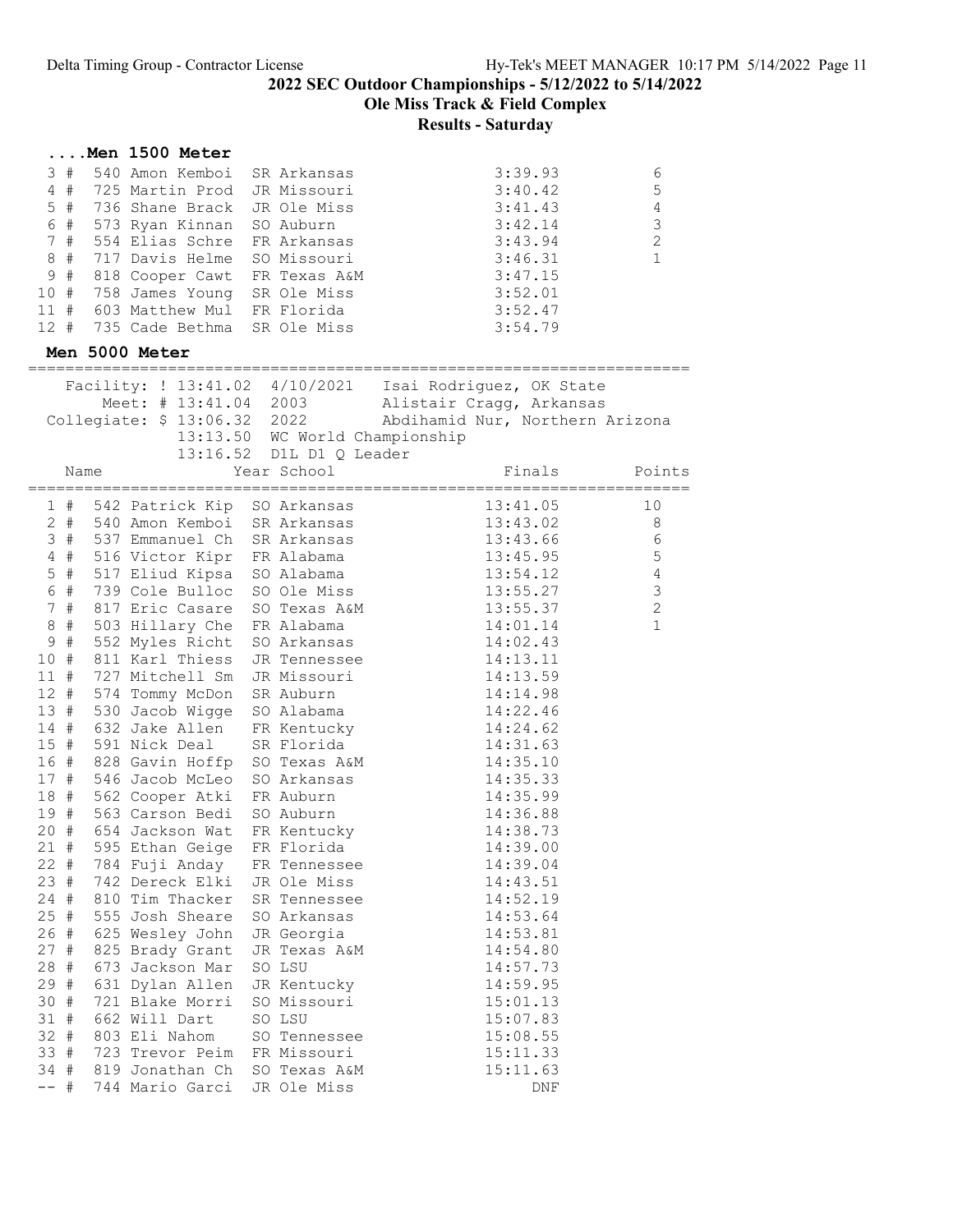|                             | Men 5000 Meter               |                                   |            |  |
|-----------------------------|------------------------------|-----------------------------------|------------|--|
| #                           | 502 Carson Buri              | FR Alabama                        | DNF        |  |
| -- #                        | 735 Cade Bethma              | SR Ole Miss                       | DNF        |  |
| -- #                        | 548 Ryan Murphy JR Arkansas  |                                   | <b>DNF</b> |  |
| -- #                        | 541 Andrew Kibe JR Arkansas  |                                   | DNF        |  |
| #                           | 551 Carter Pers SR Arkansas  |                                   | <b>DNF</b> |  |
| -- #                        | 573 Ryan Kinnan              | SO Auburn                         | DNF        |  |
| -- #                        | 835 Teddy Radtk              | SO Texas A&M                      | <b>DNF</b> |  |
| -- #                        | 713 Royce Fishe              | FR Missouri                       | DNF        |  |
| -- #                        | 714 Nathan Hall SR Missouri  |                                   | DNF        |  |
| -- #                        | 669 Garrett Ham JR LSU       |                                   | DNF        |  |
| #                           | 515 Jace Jones SO Alabama    |                                   | DNF        |  |
| -- #                        | 681 Adam Wise JR LSU         |                                   | <b>DNF</b> |  |
| -- #                        | 660 Eric Coston SR LSU       |                                   | DNF        |  |
| -- #                        | 732 Quentin Wor FR Missouri  |                                   | DNF        |  |
| -- #                        | 785 Canaan Ande              | FR Tennessee                      | <b>DNS</b> |  |
| -- #                        | 802 Matthew McM              | SO Tennessee                      | <b>DNS</b> |  |
| -- #                        | 791 Alex Crigge              | SR Tennessee                      | <b>DNS</b> |  |
| -- #                        | 788 Riley Buchh              | SO Tennessee                      | <b>DNS</b> |  |
| -- #                        | 818 Cooper Cawt              | FR Texas A&M                      | DNS        |  |
| -- #                        | 624 Noah Hayes FR Georgia    |                                   | <b>DNS</b> |  |
| -- #                        | 736 Shane Brack JR Ole Miss  |                                   | <b>DNS</b> |  |
| $+$                         | 672 Cade Martin              | JR LSU                            | <b>DNS</b> |  |
| -- #                        | 718 Johnny Mart FR Missouri  |                                   | DNS        |  |
| -- #                        |                              | 763 Anass Essay FR South Carolina | DNS        |  |
| #                           | 796 Conner Hawk SR Tennessee |                                   | DNS        |  |
| -- #                        | 616 Sam Bowers               | JR Georgia                        | DNS        |  |
| -- #                        | 620 Charles Con FR Georgia   |                                   | <b>DNS</b> |  |
| $\mathbf{v}$ . $\mathbf{v}$ | $110 \, M + 1 - 1 - 1$       |                                   |            |  |

#### Men 110 Meter Hurdles

|                  |      | Facility: ! 13.27 4/12/2008<br>Meet: # 13.07 2019<br>Collegiate: \$ 12.98 | 2019<br>11.32 WC World Championship<br>13.10 D1L D1 Q Leader | Antwon Hicks, Adidas<br>Holloway/Roberts, Florida/Kentucky<br>Grant Holloway, Florida |        |                |                |
|------------------|------|---------------------------------------------------------------------------|--------------------------------------------------------------|---------------------------------------------------------------------------------------|--------|----------------|----------------|
|                  | Name |                                                                           | Year School                                                  |                                                                                       | Finals |                | Wind Points    |
|                  |      | 1 # 665 Eric Edward SR LSU                                                |                                                              |                                                                                       | 13.28  | $0.5 \quad 10$ |                |
|                  |      | 2 # 543 Phillip Lem SO Arkansas                                           |                                                              |                                                                                       | 13.55  | 0.5 8          |                |
|                  | 3#   | 539 Tre'Bien Gi JR Arkansas                                               |                                                              |                                                                                       | 13.60  | 0.5            | 6              |
|                  | 4#   | 519 Corde Long SO Alabama                                                 |                                                              |                                                                                       | 13.76  | $0.5 - 5$      |                |
|                  | 5#   | 550 Ayden Owens JR Arkansas                                               |                                                              |                                                                                       | 13.84  | $0.5 -$        | $\overline{4}$ |
| $6 \overline{6}$ | #    | 544 Matthew Lew JR Arkansas                                               |                                                              |                                                                                       | 14.01  | $0.5$ 3        |                |
|                  | 7#   | 836 Connor Schu – SO Texas A&M                                            |                                                              |                                                                                       | 14.05  | $0.5 \t 2$     |                |
|                  | 8#   | 761 Filip Demsa JR South Carolina                                         |                                                              |                                                                                       | 15.80  | 0.5            | $\overline{1}$ |
| -- #             |      | 594 Caleb Foste SO Florida                                                |                                                              |                                                                                       | DNF    | 0.5            |                |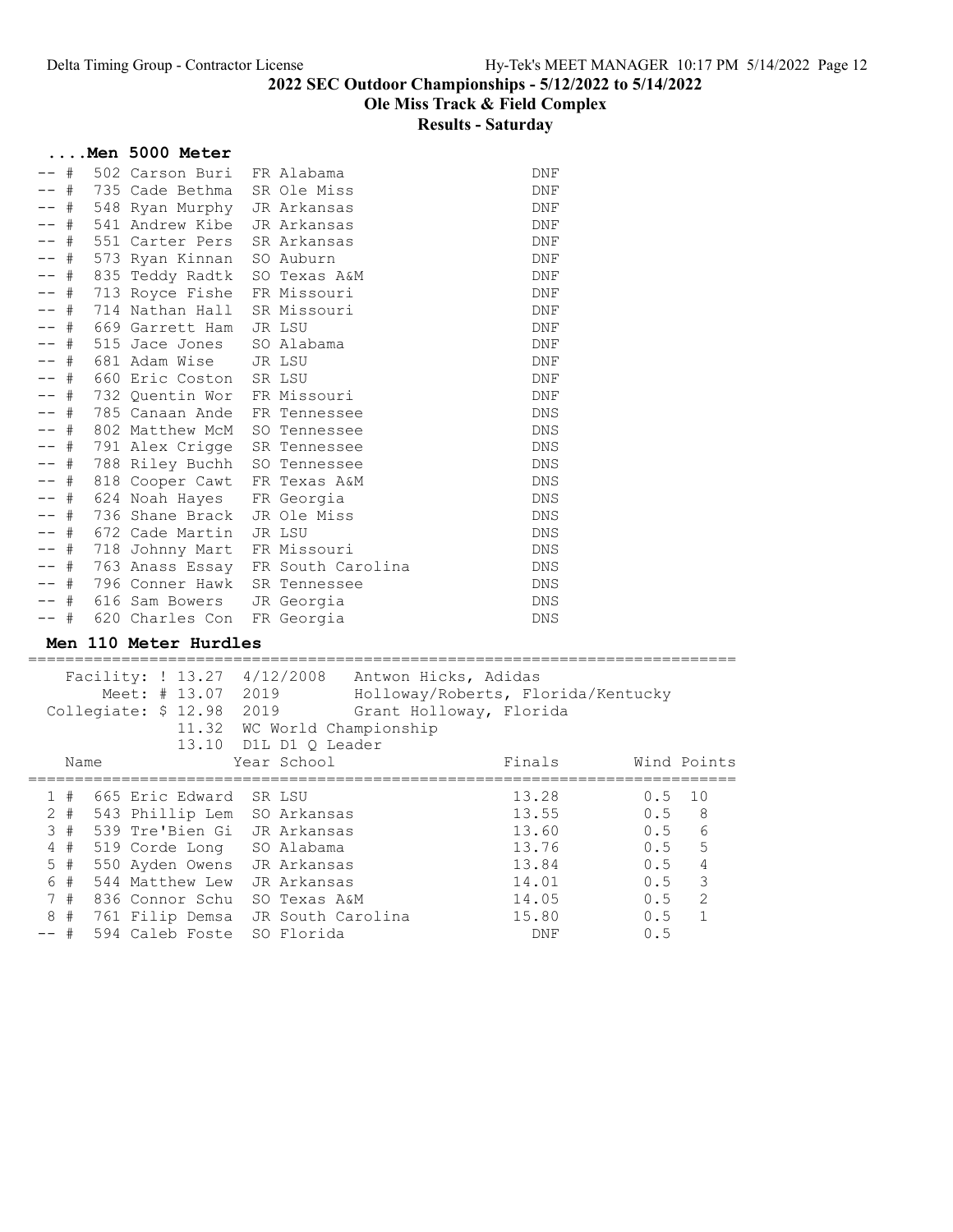Ole Miss Track & Field Complex

#### Results - Saturday

#### Men 400 Meter Hurdles ======================================================================= Facility: ! 48.77 5/16/2004 Kerron Clement, Florida Meet: # 48.29 2005 Kerron Clement, Florida Collegiate: \$ 47.02 2018 Rai Benjamin, Southern California 48.90 WC World Championship 48.99 D1L D1 Q Leader<br>Name Year School Year School Finals Points ======================================================================= 1 # 833 Moitalel Mp SR Texas A&M 48.84 WC 10 2 # 839 James Smith JR Texas A&M 49.41 8 3 # 519 Corde Long SO Alabama 49.59 6 4 # 618 Caleb Cavan SO Georgia 49.75 5 5 # 795 Jakwan Hale SO Tennessee 50.57 4 6 # 628 Bryce McCra FR Georgia 50.96 3 7 # 655 Kenroy Will SR Kentucky 51.31 2 8 # 658 Sean Burrel SO LSU 51.57 1 9 # 794 Rasheeme Gr SO Tennessee 52.00 Men 4x100 Meter Relay ========================================================================== Facility: ! 39.17 5/16/2004 , Arkansas Meet: # 38.33 2016 LSU, LSU Flournoy, Howell, Acy, Mitchell-Blake Collegiate: \$ 37.97 2019 Florida, Florida Ekevwo, Sani Brown, Holloway, Clark 38.47 D1L D1 Q Leader School **Finals** H# Points ========================================================================== 1 Florida 38.66! 2 10 1) #611 Dedrick Vanover SR 2) #590 Tyler Davis SO 3) #586 PJ Austin JR 4) #592 Joseph Fahnbulleh SO 2 Arkansas 39.24 2 8 1) #559 Roman Turner SR 2) #560 Connor Washington FR 3) #550 Ayden Owens-Delerme JR 4) #543 Phillip Lemonious SO 3 South Carolina 39.50 2 6 1) #771 Christian Lewis SO 2) #775 Evan Miller JR 3) #766 Anthony Greenhow FR 4) #762 Dominic Dutton FR 4 Tennessee 39.52 2 5 1) #804 Wayne Pinnock FR 2) #786 Favour Ashe FR 3) #801 Carey McLeod SR 4) #789 Emmanuel Bynum SO 5 Missouri 41.14 1 4 1) #719 La'Rue Martin FR 2) #728 Isaiah Vigliano FR 3) #716 Blake Hays SO 4) #707 Jayson Ashford JR -- Miss State 1 and 1 and 1 and 1 and 1 and 1 and 1 and 1 and 1 and 1 and 1 and 1 and 1 and 1 and 1 and 1 and 1 1) #703 Shamar Rose SO 2) #692 Keldrick Edwards SR 3) #698 Okheme Moore JR 4) #688 Cameron Crump SR -- Texas A&M DNF 2 1) #841 Emmanuel Yeboah SR 2) #813 Devon Achane SO 3) #830 Ryan Martin SO 4) #816 Lance Broome SO -- Kentucky 2 1) #639 Rodney Heath Jr. FR 2) #643 Lance Lang SO 3) #649 Jacob Smith JR 4) #653 Dwight St Hillaire SR -- Alabama DNF 2 1) #525 Jekovan Rhetta FR 2) #524 Tarsis Orogot FR 3) #513 Emmanuel Ineh SO 4) #514 Demetrius Jackson JR -- LSU DNF 2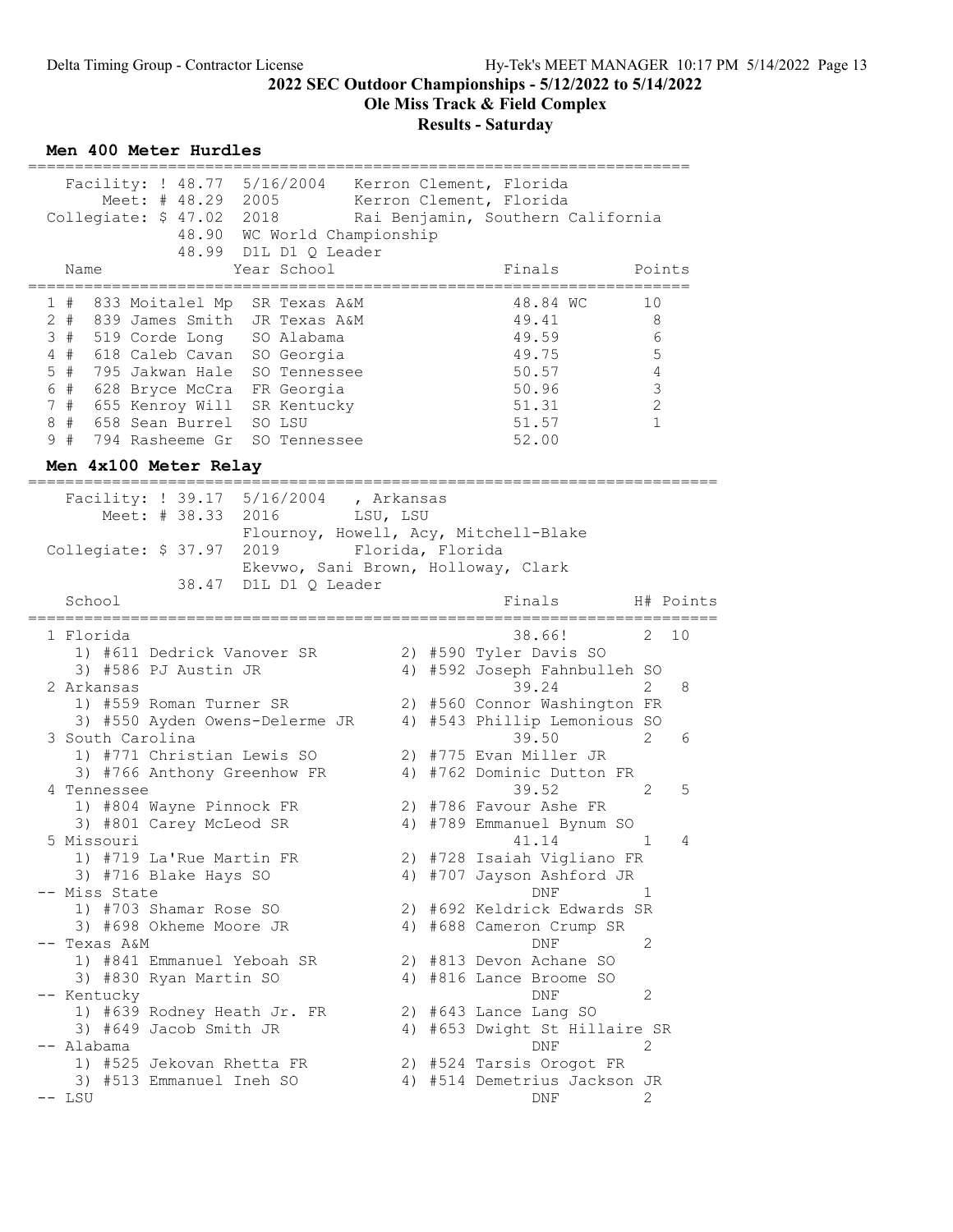Ole Miss Track & Field Complex

#### Results - Saturday

#### ....Men 4x100 Meter Relay

|           | 1) #677 Godson Oghenebrume FR |  | 2) #659 Dorian Camel JR      |          |
|-----------|-------------------------------|--|------------------------------|----------|
|           | 3) #667 Da'Marcus Fleming SO  |  | 4) #671 Kenroy Higgins JR    |          |
| -- Auburn |                               |  | DNS                          | $\gamma$ |
|           | 1) #578 Jason Reese JR        |  | 2) #564 Dante Brown JR       |          |
|           | 3) #582 Brandon Smiley SR     |  | 4) #571 Christopher Grant JR |          |

#### Men 4x400 Meter Relay

========================================================================== Facility: ! 3:03.09 5/16/2004 , Florida Meet: # 3:00.48 2016 LSU, LSU Bruton, Cherry, Grayson, Dunkley Collegiate: \$ 2:58.53 2022 Florida, Florida Patterson, Willie, Miley, Allison 2:58.53 D1L D1 Q Leader School Finals H# Points ========================================================================== 1 Florida 2:59.44# 2 10 1) #604 Jacory Patterson JR 2) #613 Ryan Willie SO 3) #600 Jacob Miley SO 4) #585 Champion Allison JR 2 Kentucky 2:59.93# 2 8 1) #653 Dwight St Hillaire SR 2) #643 Lance Lang SO 3) #644 Kennedy Lightner SO 4) #637 Brian Faust JR 3 Alabama 3:02.31! 2 6 1) #512 Leander Forbes JR 2) #519 Corde Long SO 3) #514 Demetrius Jackson JR 4) #522 Khaleb McRae SO 4 Texas A&M 3:02.70! 2 5 1) #827 Chevannie Hanson SO 2) #815 Emmanuel Bamidele FR 3) #842 Cutler Zamzow FR 4) #823 Omajuwa Etiwe SO 5 LSU 2 4 1) #659 Dorian Camel JR 2) #658 Sean Burrell SO 3) #680 Aaron Smith SO 4) #670 Ashton Hicks JR 6 Miss State 3:06.12 2 3 1) #687 Leon Clarke SR 2) #693 Lee Eppie JR 3) #699 Gabriel Moronta SO 4) #702 Tyrese Reid JR 7 Arkansas 3:06.83 1 2 1) #550 Ayden Owens-Delerme JR 2) #534 Brandon Battle FR 3) #553 Leroy Russell III SO 4) #547 James Milholen JR 8 South Carolina 3:09.05 2 1 1) #780 Doval Simmonds SO 2) #781 William Spencer JR JR 3) #768 Jackson Junkins SR 4) #775 Evan Miller JR 9 Tennessee 3:09.85 2 1) #794 Rasheeme Griffith SO 2) #798 Alex Kay SO 3) #808 Justin Swann FR 4) #797 Joe Hoots JR 10 Missouri 3:14.26 1 1) #728 Isaiah Vigliano FR 2) #710 Zachary Charles SO 3) #716 Blake Hays SO 4) #707 Jayson Ashford JR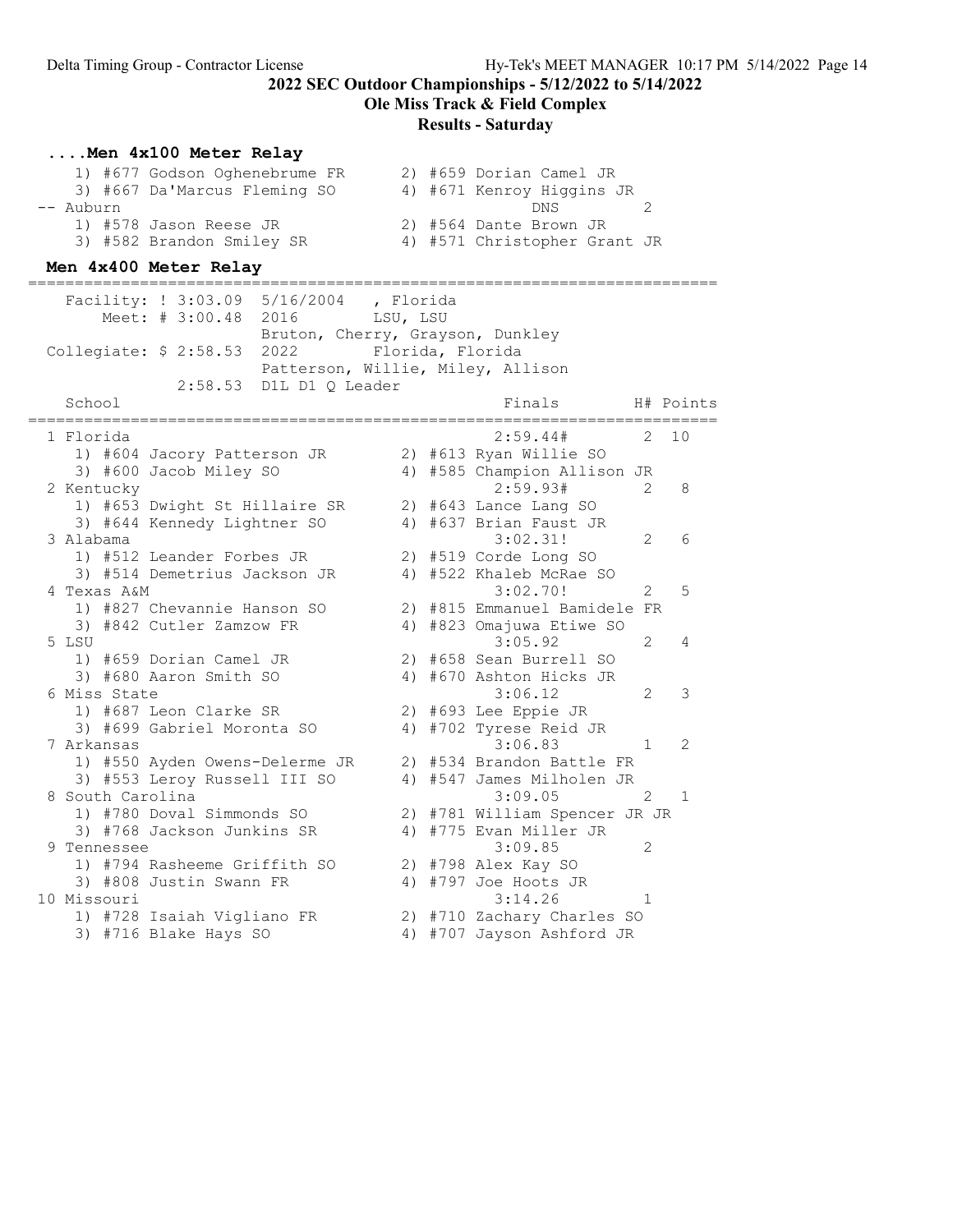Ole Miss Track & Field Complex

Results - Saturday

Men High Jump

|        | Prog: 2.02-2.07-2.12-2.15-2.18 +3cm<br>No five alive                                            |                                                      |                |        |             |              |
|--------|-------------------------------------------------------------------------------------------------|------------------------------------------------------|----------------|--------|-------------|--------------|
|        | Facility: ! 2.26m 3/22/2014 Ricky Robertson, Ole Miss                                           |                                                      |                |        |             |              |
|        | Meet: # 2.36m 2021 JuVaughn Harrison, LSU<br>Collegiate: \$ 2.38m 1989 Hollis Conway, Louisiana |                                                      |                |        |             |              |
|        |                                                                                                 | 2.33m WC World Championship<br>2.30m D1L D1 Q Leader |                |        |             |              |
|        | Name                                                                                            | Year School                                          |                | Finals |             | Points       |
|        | 1 # 617 Darius Carb SR Georgia<br>2.02 2.07 2.12 2.15 2.18 2.21 2.24 2.27<br>$---$              | $\begin{matrix} 0 & 0 & 0 & 0 & 0 \end{matrix}$      | XX X           | 2.24m  | 7-04.25     | 10           |
|        | 2 # 572 Dontavious JR Auburn<br>2.02 2.07 2.12 2.15 2.18 2.21 2.24 2.27<br>O XXO<br>XO<br>$---$ | $\overline{\phantom{0}}$                             | $XO X--$<br>XX | 2.21m  | $7 - 03.00$ | 8            |
|        | 3 # 772 Jackson Mar SO South Carolina<br>2.02 2.07 2.12 2.15 2.18 2.21<br>$---$<br>O XO O O XXX |                                                      |                | 2.18m  | $7 - 01.75$ | 6            |
|        | 4 # 729 Roberto Vil JR Missouri<br>2.02 2.07 2.12 2.15 2.18 2.21<br>O XXO<br>XO<br>$---$        | O XXX                                                |                | 2.18m  | $7 - 01.75$ | 5            |
|        | 5 # 814 Carter Bajo SO Texas A&M<br>2.02 2.07 2.12 2.15<br>--- 0 0 XXX                          |                                                      |                | 2.12m  | $6 - 11.50$ | 4            |
|        | 6 # 645 Rahman Mino SR Kentucky<br>2.02 2.07 2.12 2.15<br>O O XXX<br>XXO                        |                                                      |                | 2.12m  | $6 - 11.50$ | 3            |
|        | 7 # 829 Jake Lamber JR Texas A&M<br>2.02 2.07 2.12<br>O O XXX                                   |                                                      |                | 2.07m  | $6 - 09.50$ | 2            |
|        | 8 # 764 Kobe Frankl SR South Carolina<br>2.02 2.07 2.12<br>$\circ$<br>XO XXX                    |                                                      |                | 2.07m  | $6 - 09.50$ | $\mathbf{1}$ |
|        | 9 # 747 Ukurugenzi SO Ole Miss<br>2.02 2.07 2.12<br>O XXO XXX                                   |                                                      |                | 2.07m  | $6 - 09.50$ |              |
|        | 9 # 821 Mason Corbi JR Texas A&M<br>2.02 2.07 2.12<br>XXO XXX<br>$\circ$                        |                                                      |                | 2.07m  | $6 - 09.50$ |              |
| $11$ # | 709 Quinton Bro SO Missouri<br>2.02 2.07<br>O XXX                                               |                                                      |                | 2.02m  | $6 - 07.50$ |              |
|        | 11 # 509 Christian E JR Alabama<br>2.02 2.07 2.12<br>$O$ --- XXX                                |                                                      |                | 2.02m  | $6 - 07.50$ |              |
|        | 13 # 570 TJ Funches SO Auburn<br>2.02 2.07<br>XO XXX                                            |                                                      |                | 2.02m  | $6 - 07.50$ |              |
|        | 14 # 569 David Edmon SO Auburn<br>2.02 2.07<br>XXO XXX                                          |                                                      |                | 2.02m  | $6 - 07.50$ |              |
|        | 14 # 679 Ronnie Roun JR LSU<br>2.02 2.07<br>XXO XXX                                             |                                                      |                | 2.02m  | $6 - 07.50$ |              |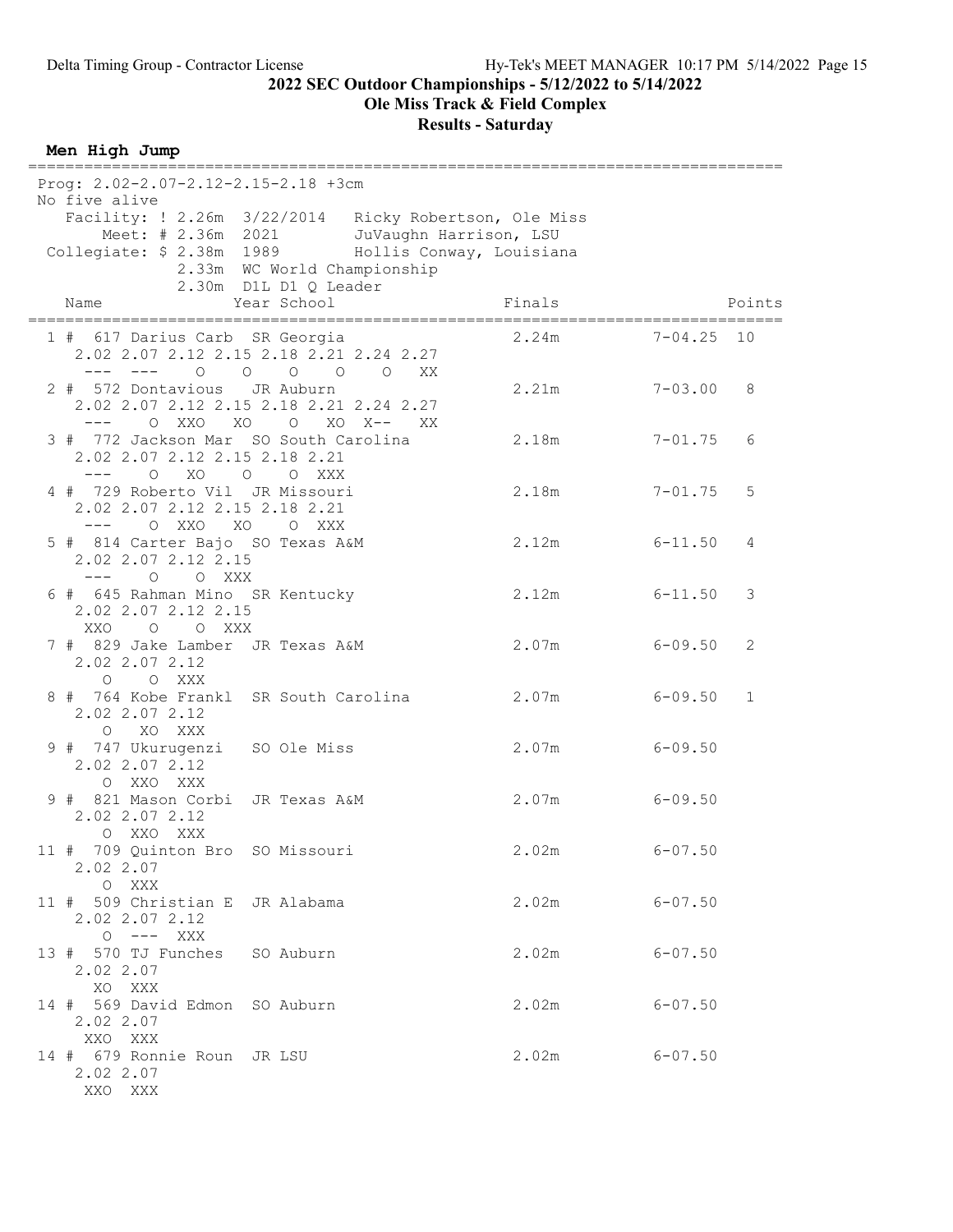Ole Miss Track & Field Complex

| Men High Jump                                                                                                            |                                                      |                                                                                     |              |        |
|--------------------------------------------------------------------------------------------------------------------------|------------------------------------------------------|-------------------------------------------------------------------------------------|--------------|--------|
| -- # 545 Christian M SO Arkansas<br>2.02 2.07<br>$---$ XXX                                                               |                                                      | NH                                                                                  |              |        |
| -- # 633 Donsten Bro FR Kentucky<br>2.02<br>XXX                                                                          |                                                      | ΝH                                                                                  |              |        |
| Men Pole Vault                                                                                                           |                                                      |                                                                                     |              |        |
| Prog: $4.85 - 5.00 - 5.15 - 5.25 - 5.30 - 5.35 + 5cm$<br>No five alive<br>Facility: ! 5.81m 3/24/2017 Sam Kenricks, Nike | Meet: # 6.00m 2019 Mondo Duplantis, LSU              |                                                                                     |              |        |
| Collegiate: \$ 6.00m 2019 Mondo Duplantis, LSU                                                                           | 5.80m D1L D1 Q Leader<br>5.80m WC World Championship |                                                                                     |              |        |
| Name                                                                                                                     | Year School                                          | Finals                                                                              |              | Points |
| 1 # 636 Keaton Dani SO Kentucky                                                                                          |                                                      | 5.55m<br>4.85 5.00 5.15 5.25 5.30 5.35 5.40 5.45 5.50 5.55 5.60 5.65 5.70 5.75 5.80 | 18-02.50     | 10     |
| 2 # 567 James Cours JR Auburn<br>4.85 5.00 5.15 5.25 5.30 5.35 5.40 5.45 5.50 5.55<br>--- ---                            | 0 0 --- 0 --- XO X-- XX                              | 5.45m                                                                               | $17 - 10.50$ | 8      |
| 3 # 647 Matthew Pea SR Kentucky<br>4.85 5.00 5.15 5.25 5.30 5.35<br>--- 0 XX- 0 XXX                                      |                                                      | $5.30m$ $17-04.50$                                                                  |              | 6      |
| 4 # 770 Carson Lens FR South Carolina<br>4.85 5.00 5.15 5.25 5.30 5.35<br>0 0 XXO --- XXX<br>$---$                       |                                                      | 5.25m                                                                               | $17 - 02.75$ | 5      |
| 5 # 822 Zach Davis JR Texas A&M<br>4.85 5.00 5.15 5.25<br>--- 0 0 XXX                                                    |                                                      | 5.15m                                                                               | $16 - 10.75$ | 4      |
| 6 # 535 Etamar Bhas JR Arkansas<br>4.85 5.00 5.15 5.25<br>XO XXX<br>——— ——— —                                            |                                                      | 5.15m                                                                               | $16 - 10.75$ | 3      |
| 7 # 773 Dillon McCa SO South Carolina<br>4.85 5.00 5.15<br>O XXX<br>$---$                                                |                                                      | 5.00m                                                                               | 16-04.75     | 2      |
| 8 # 648 Dalton Shep FR Kentucky<br>4.85 5.00 5.15<br>XXO OXXX                                                            |                                                      | 5.00m                                                                               | $16 - 04.75$ | 1      |
| 9 # 520 Louis Marti FR Alabama<br>4.85 5.00 5.15<br>--- XO XXX                                                           |                                                      | 5.00m                                                                               | $16 - 04.75$ |        |
| 9 # 838 Spencer Sim JR Texas A&M<br>4.85 5.00 5.15<br>$---$ XO XXX                                                       |                                                      | 5.00m                                                                               | $16 - 04.75$ |        |
| 11 # 834 Caleb Murdo FR Texas A&M<br>4.85 5.00<br>O XXX                                                                  |                                                      | 4.85m                                                                               | $15 - 11.00$ |        |
| 11 # 561 Matthew Asp JR Auburn<br>4.85 5.00<br>O XXX                                                                     |                                                      | 4.85m                                                                               | $15 - 11.00$ |        |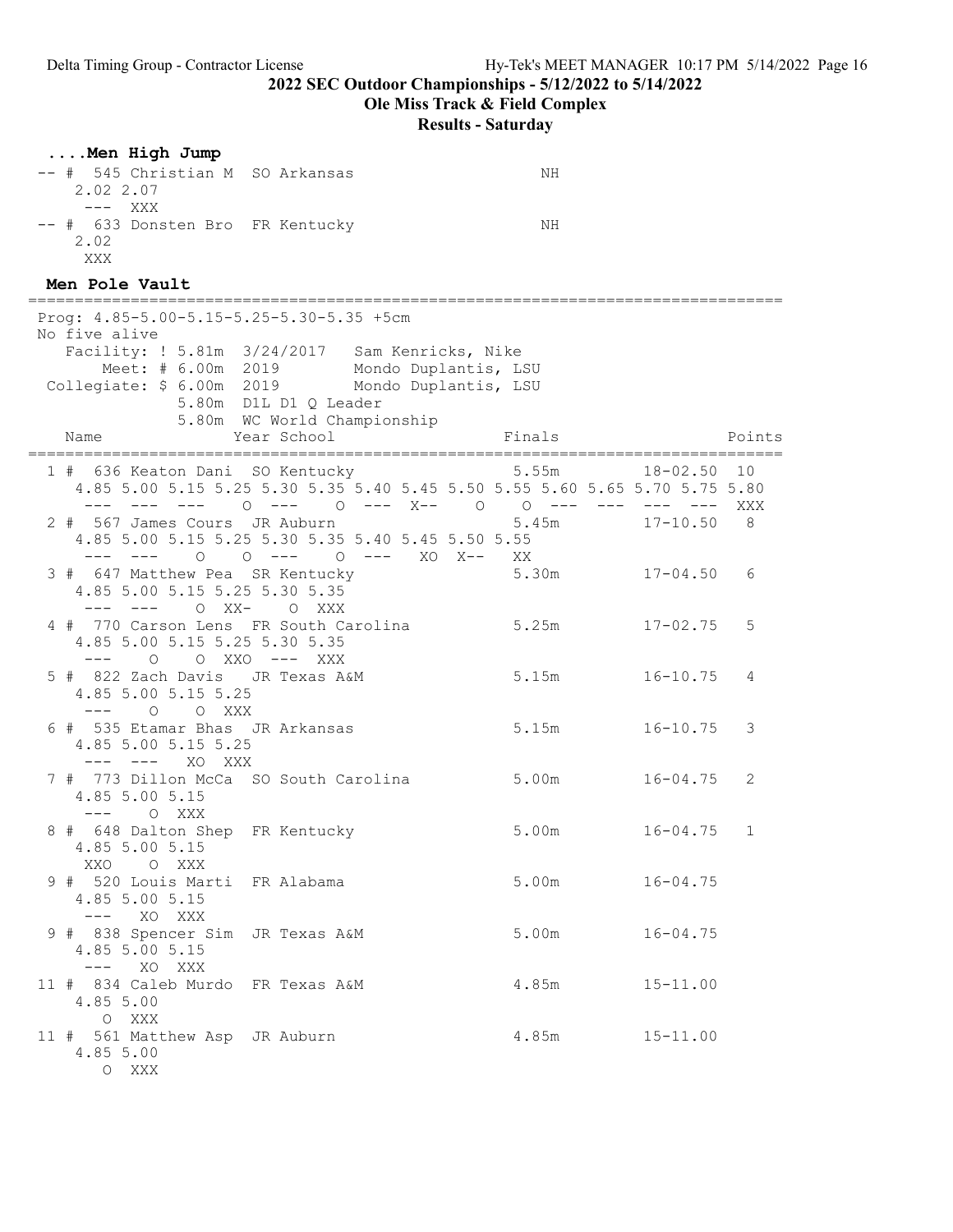Ole Miss Track & Field Complex

| Men Pole Vault                                                                       |                                                        |                                                                                                      |                        |              |
|--------------------------------------------------------------------------------------|--------------------------------------------------------|------------------------------------------------------------------------------------------------------|------------------------|--------------|
| 11 # 826 Connor Greg SO Texas A&M<br>4.85 5.00<br>O XXX                              |                                                        | $4.85m$ $15-11.00$                                                                                   |                        |              |
| 14 # 508 Cross Derri FR Alabama<br>4.85 5.00<br>XXO XXX                              |                                                        | 4.85m    15-11.00                                                                                    |                        |              |
| -- # 778 Seth Rabino JR South Carolina<br>4.85<br>XXX                                |                                                        | ΝH                                                                                                   |                        |              |
| -- # 641 Joseph Jard JR Kentucky<br>4.85<br>XXX                                      |                                                        | NH                                                                                                   |                        |              |
| -- # 650 Jacob Sobot JR Kentucky<br>4.85<br>XXX                                      |                                                        | ΝH                                                                                                   |                        |              |
| -- # 549 Rhett Nelso SO Arkansas<br>4.85 5.00<br>$---$ XXX                           |                                                        | NH                                                                                                   |                        |              |
| -- # 750 Ford Maberr FR Ole Miss<br>4.85<br>XXX                                      |                                                        | ΝH                                                                                                   |                        |              |
| -- # 733 Frankie Amo FR Ole Miss<br>4.85<br>XXX                                      |                                                        | NH                                                                                                   |                        |              |
| -- # 756 Miles Walde SO Ole Miss<br>4.85<br>XXX                                      |                                                        | ΝH                                                                                                   |                        |              |
| Men Triple Jump                                                                      |                                                        |                                                                                                      |                        |              |
| Top 9 plus ties advance to the Final<br>Collegiate: \$ 17.57m 1982 Keith Connor, SMU | 17.14m WC World Championship<br>17.00m D1L D1 Q Leader | Facility: ! 16.62m 5/16/2004 Leevan Sands, Auburn<br>Meet: # 17.18m 2015 Latario Collie, Texas A&M   |                        |              |
| Name                                                                                 | Year School                                            | Finals                                                                                               | Wind                   | Points       |
| 1 # 663 Sean Dixon- SO LSU                                                           |                                                        | 16.36m                                                                                               | $1.4$ 53-08.25         | 10           |
| 2 # 664 Apalos Edwa FR LSU                                                           | $15.77m(1.5) 16.33m(1.0) - - -$                        | 16.36m(1.4)<br>16.24m                                                                                | 0.6<br>$53 - 03.50$    | 8            |
|                                                                                      |                                                        | X X 15.47m(s.ft)<br>3 # 722 Georgi Nach JR Missouri<br>2 (2 A 2 17m(0.2) X X 15.68m(0.4) 16.20m(1.8) | $53 - 01.75$<br>1.8    | 6            |
| $X \sim$                                                                             |                                                        | $15.45m(0.3)$ $15.69m(0.3)$ $15.72m(-0.1)$ $16.19m(0.6)$ $15.28m(0.7)$                               | 0.6<br>$53 - 01.50$    | 5            |
| 5 # 536 Ryan Brown JR Arkansas                                                       |                                                        | 15.85m<br>$14.83$ m $(0.1)$ 15.85m $(0.3)$ 15.71m $(0.7)$ 14.00m $(0.4)$ 15.66m $(0.7)$              | $52 - 00.00$<br>0.3    | 4            |
| $X \sim$<br>6 # 513 Emmanuel In SO Alabama                                           |                                                        | 15.47m<br>$15.17m(0.4)$ $15.18m(0.5)$ $15.47m(0.7)$                                                  | $50 - 09.25$<br>0.7    | 3            |
| 15.25m(2.0) X<br>7 # 787 Garison Bre FR Tennessee<br>$15.43m(1.4)$ $15.38m(0.5)$ X - | X                                                      | 15.43m<br>15.37m(0.7)                                                                                | $50 - 07.50$<br>1.4    | 2            |
| 8 # 601 Jonathan Mi JR Florida<br>X                                                  |                                                        | 15.41m<br>$15.15m(0.6)$ X $15.34m(0.2)$ $15.25m(1.3)$ $15.41m(-0.8)$                                 | $-0.8$<br>$50 - 06.75$ | $\mathbf{1}$ |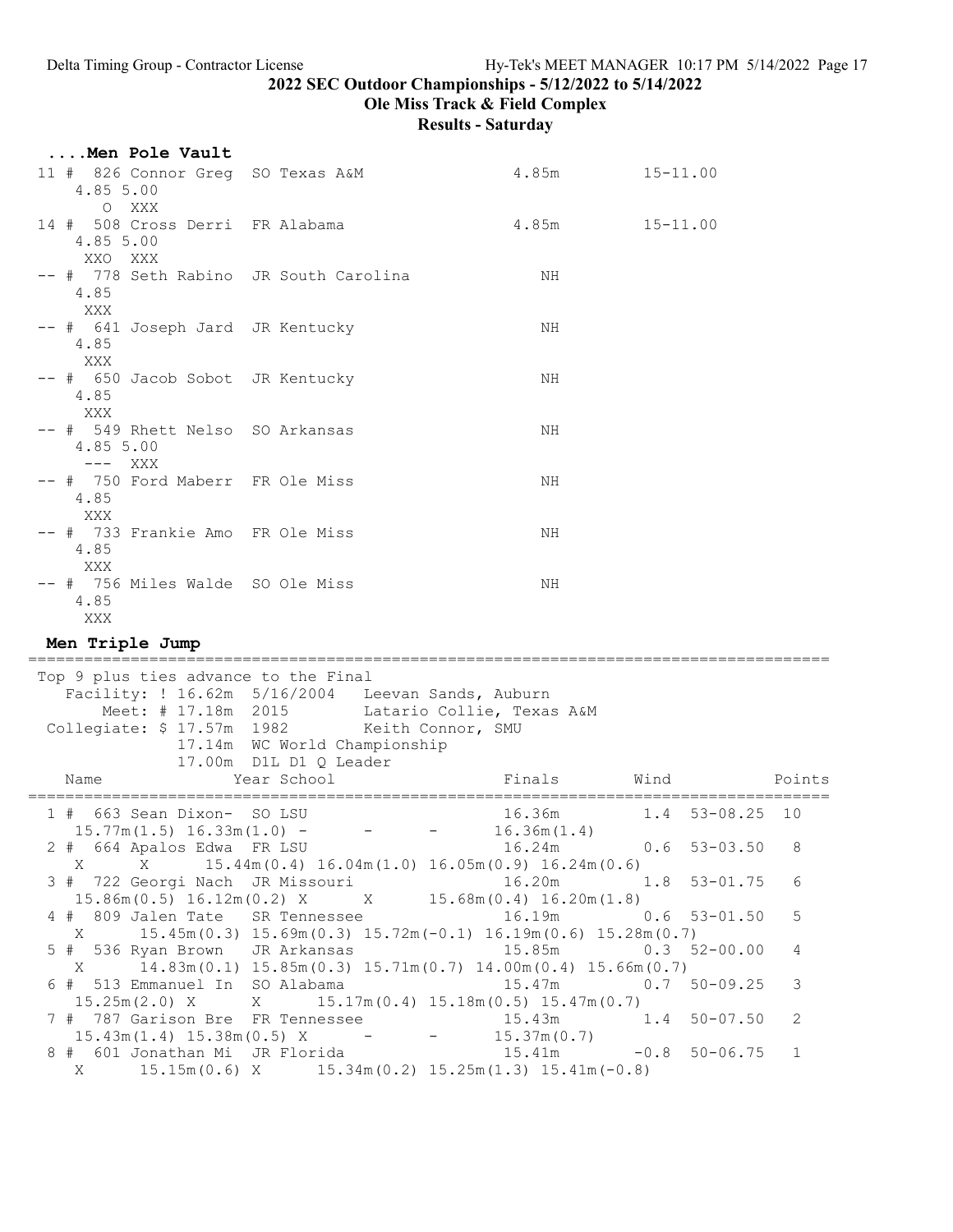Ole Miss Track & Field Complex

| Men Triple Jump                                                                      |                        |                  |              |                |
|--------------------------------------------------------------------------------------|------------------------|------------------|--------------|----------------|
| 9 # 598 Michael Hol SO Florida                                                       | $15.27m -0.8 50-01.25$ |                  |              |                |
| $14.16m(2.2)$ $14.65m(0.5)$ $15.20m(0.7)$ $14.90m(0.8)$ $14.82m(1.3)$ $15.27m(-0.8)$ |                        |                  |              |                |
| 10 # 532 John Baker SO Arkansas<br>$15.03m(1.0)$ $14.84m(1.3)$ $14.29m(0.7)$         | 15.03m                 | $1.0$ $49-03.75$ |              |                |
| 11 # 686 Keshun Byrd JR Miss State                                                   | 14.30m                 | 1.3 46-11.00     |              |                |
| -- # 801 Carey McLeo SR Tennessee<br>-- # 734 Iangelo Atk FR Ole Miss                | DNS<br>DNS             | NWI<br>NWI       |              |                |
| Men Discus                                                                           |                        |                  |              |                |
| Top 9 plus ties advance to the Final                                                 |                        |                  |              |                |
| Facility: ! 61.38m 5/6/2017 Brian Williams, Ole Miss                                 |                        |                  |              |                |
| Meet: # 65.15m 1985 Mike Buncic, Kentucky                                            |                        |                  |              |                |
| Collegiate: \$ 67.68m 2022 Mykolas Alekna, California                                |                        |                  |              |                |
| 67.68m D1L D1 Q Leader<br>66.00m WC World Championship                               |                        |                  |              |                |
| Year School<br>Name                                                                  | Finals                 |                  |              | H# Points      |
|                                                                                      |                        |                  |              |                |
| 1 # 731 Mitchell We SO Missouri                                                      | 60.30m                 | 197-10 2 10      |              |                |
| 55.95m X 59.07m 56.21m 59.97m 60.30m                                                 |                        |                  |              | 8              |
| 2 # 507 Alan de Fal SO Alabama<br>49.11m 57.75m 57.79m X 58.49m 56.51m               | 58.49m                 | $191 - 11$ 2     |              |                |
| 3 # 511 Jerimiah Ev SR Alabama                                                       | 57.68m                 | 189-03           | 2            | 6              |
| 57.68m 56.71m X 56.15m X 54.80m                                                      |                        |                  |              |                |
| 4 # 651 Josh Sobota JR Kentucky                                                      | 57.37m                 | $188 - 03$       | 2            | 5              |
| 52.14m 57.37m X 56.65m 55.70m 55.57m<br>5 # 726 Rece Rowan FR Missouri               | 56.77m                 | 186-03           | 2            | 4              |
| 53.26m 56.77m 56.35m 56.74m X X                                                      |                        |                  |              |                |
| 6 # 608 Edward Shel SR Florida                                                       | 56.40m                 | $185 - 00$       | 2            | 3              |
| 51.95m 55.16m X 56.40m 55.00m 53.76m                                                 |                        |                  |              |                |
| 7 # 790 Skylar Coff FR Tennessee                                                     | 54.99m                 | $180 - 05$ 2     |              | $\overline{2}$ |
| 52.13m  49.60m  53.14m  52.55m  54.99m  X<br>8 # 614 Gavin Bever SO Georgia          | 53.23m                 | $174 - 08$       | $\mathbf{1}$ | $\mathbf{1}$   |
| 52.94m 53.23m X 51.07m X X                                                           |                        |                  |              |                |
| 9 # 501 Santiago Ba JR Alabama                                                       | 52.56m                 | $172 - 05$       | 2            |                |
| 52.21m X 52.56m X X 48.78m                                                           |                        |                  |              |                |
| 10 # 782 Dylan Targg FR South Carolina<br>X 52.28m X                                 | 52.28m                 | $171 - 06$       | 2            |                |
| 11 # 824 Bryce Foste FR Texas A&M                                                    | 51.81m                 | $170 - 00$       | 1            |                |
| 49.32m 51.81m 49.68m                                                                 |                        |                  |              |                |
| 12 # 812 Jordan West JR Tennessee                                                    | 51.42m                 | $168 - 08$ 2     |              |                |
| X 51.42m 45.45m<br>13 # 694 Dylan Finle JR Miss State                                | 50.50m                 | $165 - 08$ 1     |              |                |
| X 50.50m X                                                                           |                        |                  |              |                |
| 14 # 783 Israel Ades JR Tennessee                                                    | 50.48m                 | $165 - 07$ 1     |              |                |
| 49.00m 50.48m 47.55m                                                                 |                        |                  |              |                |
| 15 # 700 Daniel Pepp JR Miss State 49.64m                                            |                        | $162 - 10$       | 2            |                |
| 43.90m 48.15m 49.64m<br>16 # 724 Jason Petko FR Missouri 48.66m                      |                        | $159 - 08$       | 2            |                |
| 47.25m 48.66m 47.41m                                                                 |                        |                  |              |                |
| 17 # 701 Jeremiah Pi SR Miss State 48.06m                                            |                        | $157 - 08$ 1     |              |                |
| 46.94m 48.06m 47.69m                                                                 |                        |                  |              |                |
| 18 # 580 Ethan Richt FR Auburn<br>45.44m X 47.08m                                    | 47.08m                 | $154 - 05$ 1     |              |                |